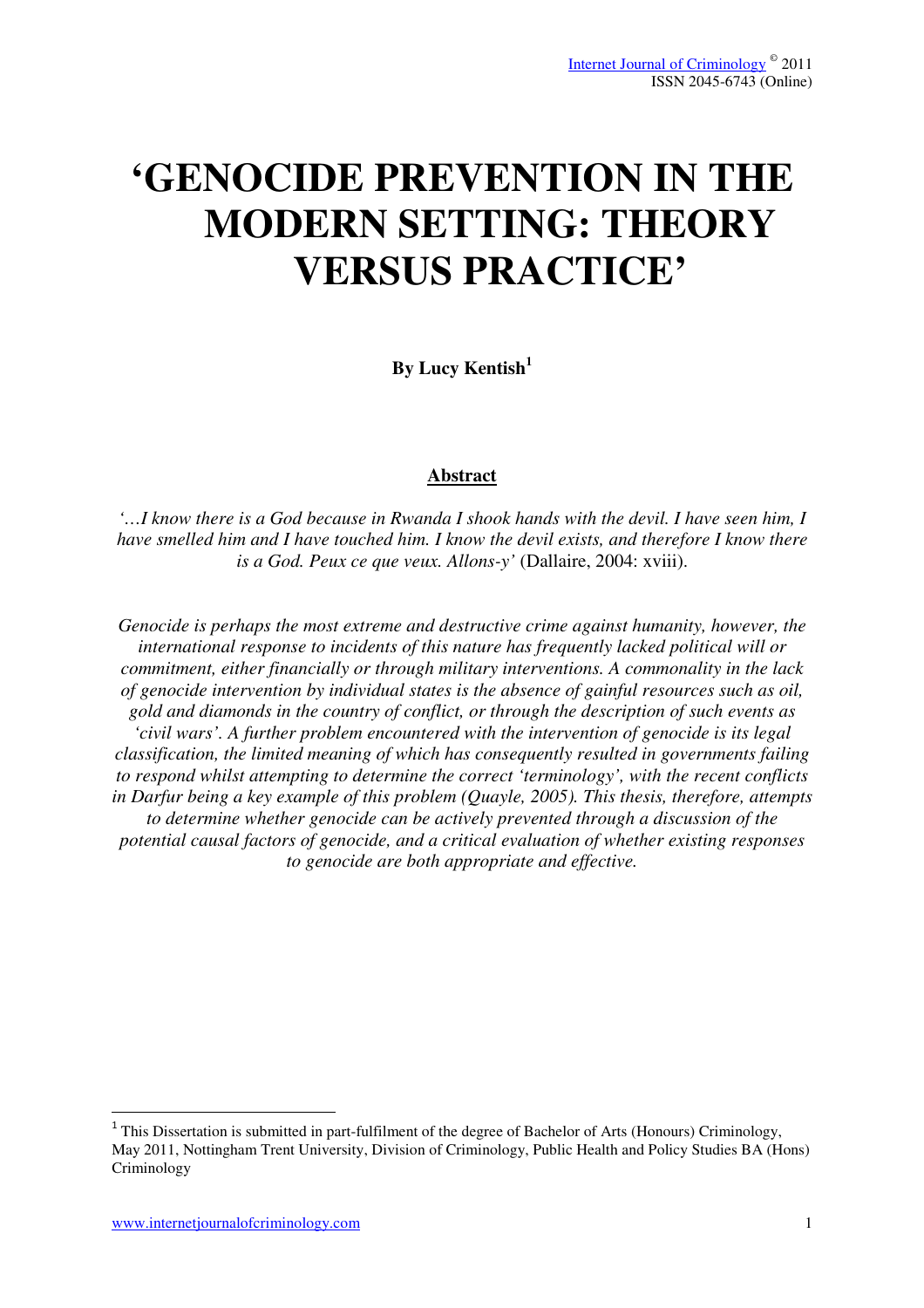## **Acknowledgements**

I would firstly like to thank my parents for supporting me and always keeping me motivated throughout my time at University. I would especially like to thank Natasha Chubbock for her continued help and guidance throughout the researching and writing process of this dissertation.

This dissertation is dedicated to all those who lost their lives to genocide and to those still living with the painful memories left behind. I sincerely hope that 'Never Again' will, one day, be more than an empty slogan.

| <b>Contents</b>                                |                |
|------------------------------------------------|----------------|
| <b>Abstract</b>                                | 1              |
| <b>Acknowledgements</b>                        | $\overline{2}$ |
| <b>Chapter 1: Introduction</b>                 | 3              |
| <b>Chapter 2: Methodology</b>                  | 5              |
| <b>Chapter 3: Explaining Genocide</b>          | 7              |
| <b>Chapter 4: Genocide Case Studies</b>        | 12             |
| <b>Chapter 5: Counter-genocide Measures</b>    | 16             |
| <b>Chapter 6: Conclusion/Future Directions</b> | 23             |
| <b>References</b>                              | 25             |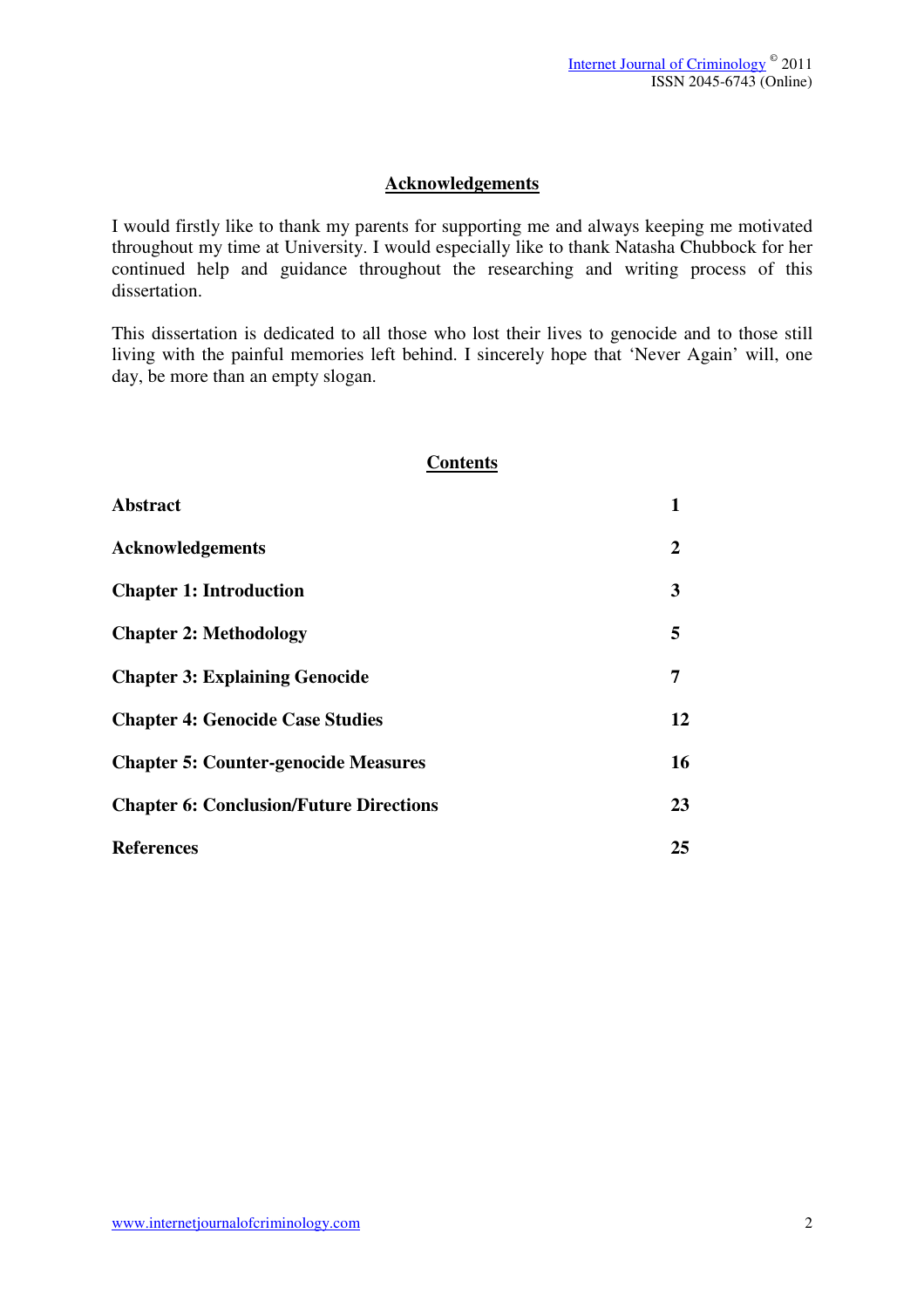## **Chapter One: Introduction**

According to Lemkin (1944), the term 'mass killing' was inadequate in describing the true atrocities of the Holocaust (cited in Yacoubian, 2000) thus as a result, he devised the term 'genocide' from the 'Greek 'genos' meaning race or tribe, and the Latin 'cide', meaning killing. The term was, thereafter, adopted by The United Nations Convention on the Prevention of the Crime of Genocide (UNCG) in December 1948, making genocide a crime under international law (Alvarez & Bachman, 2008). Article II of the Convention defines genocide as any of the following acts committed with the intention 'to destroy, in whole or in part, a national, ethnical, racial, or religious group..:

- (a) Killing members of a group;
- (b) Causing serious bodily or mental harm to members of the group
- (c) Deliberately inflicting on the group conditions of life calculated to bring about its physical destruction in whole or in part;
- (d) Imposing measures intended to prevent births within the group;
- (e) Forcibly transferring children of the group to another group' (Jones, 2006: 12-13).

Not only is the *act* of genocide punishable, but also the *conspiracy* or the *attempt* to commit genocide, *incitement* to commit genocide, and *complicity* in the act of genocide (ibid). The UN's decision to include the aforementioned four groups is based on the premise that such factors remain cognate to contemporary genocidal events (Quayle, 2005).

A key criticism of the Convention's definition is the problem of proving intent as perpetrators may deny there was an intention to commit genocide, arguing instead that the killing was a consequence of trying to defend their community or acquire land (Alvarez and Bachman, 2008). However, intention can be inferred indirectly from specific policies, governmental documents, and speeches (ibid). As debate has continued surrounding an absolute and applicable definition of genocide, various commentators have sought to offer alternatives as an attempt to overcome this issue, one such example being that of Katz (1994, cited in Jones, 2006: 18) who states;

'[Genocide is] the actualisation of the intent, however successfully carried out, to murder in its totality any national, ethnic, racial, religious, political, social, gender or economic group, as these groups are defined by the perpetrator, by whatever means.'

Although 'the word is new, the concept is ancient' (Kuper, 1981 cited in Jones, 2006: 3) and there are numerous examples throughout history of intentional mass killings of specific groups, for example, the total destruction of Carthage by Rome in 149 B.C. (Adler et al, 2004). According to Rummel (1994, cited Heidenrich, 2001: 8) 170,000,000 men, women, and children fell victim to genocide in the first 88 years of the twentieth century, thus 'This is as though our species has been devastated by a modern Black Plague. And indeed it has, but a plague of absolute power and not germs'. Although most genocidal acts occur during periods of armed conflict, there is an important legal distinction between 'war' and genocide. Wars are supposed to involve only armed forces, and to preserve some civility, those involved in war must avoid harming non-combatants, which includes: 'infants, children, women, the elderly, military physicians, medics and prisoners' (Heidenrich, 2001: 1). By contrast, the victims of genocide include the defenceless, no matter how innocent or guilty they may be perceived to be, and is contrary to international law (ibid), however, Governments may fuse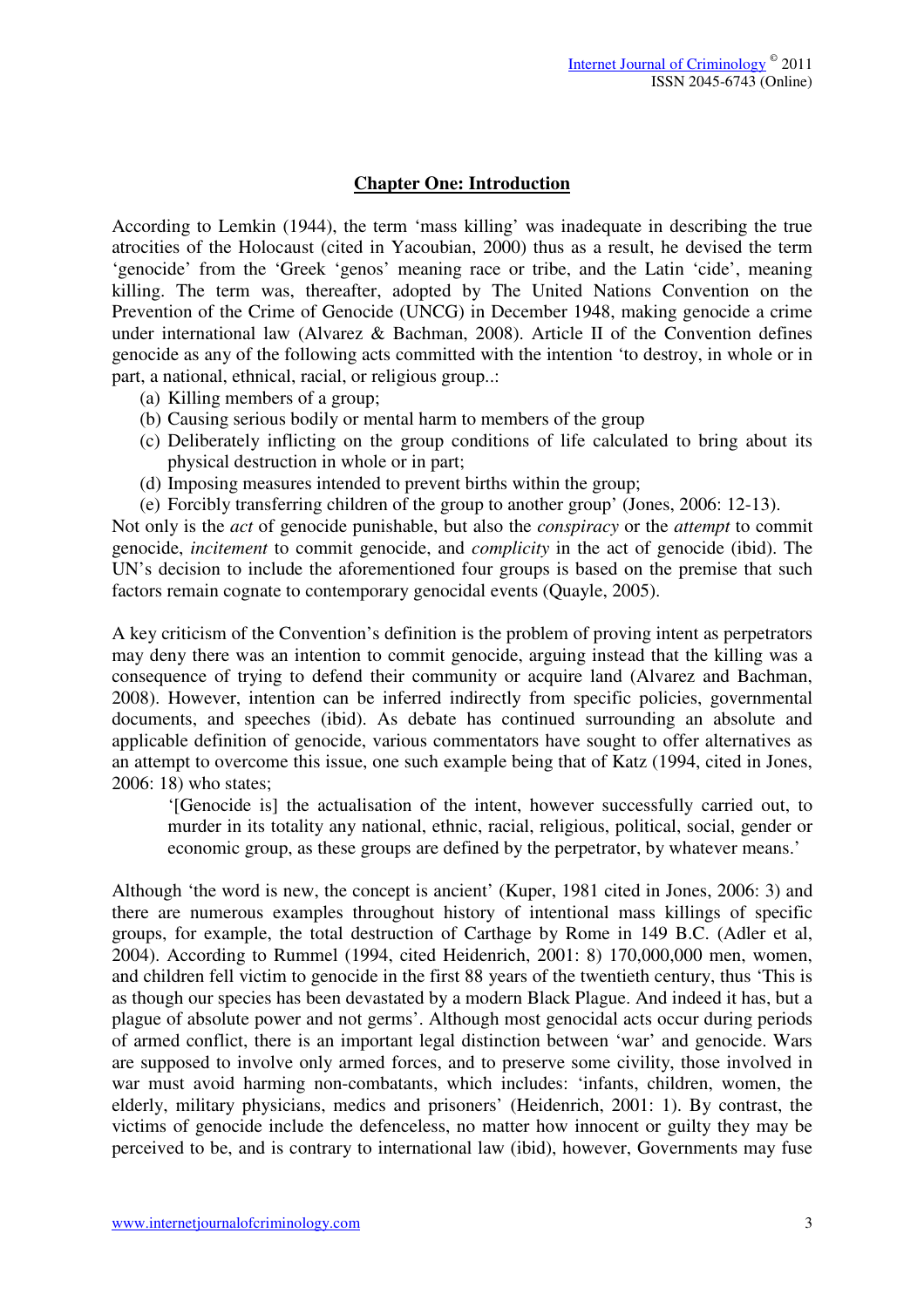together war and genocide by employing trained military and militia for both purposes, thus further blurring this distinction (Markusen and Mirkovic, 1999 cited in Adler et al, 2004).

What sets genocide apart from other forms of crime is the perpetrators have the legitimacy and authority of the government supporting their actions. This has led many academics to argue that the responsibility for the commission of genocide rests solely with the leadership of the state who perpetrate it, as both formal and informal agents of the state are those who plan and perpetrate the genocidal acts themselves (Alvarez, 2001). Genocide requires both planning and organisation, usually as a means to satisfy a goal of the governments, thus governments, or factions within a government, may generate resentment and prejudice toward a minority group in order to achieve this goal (Alvarez and Bachman, 2008), often through various propaganda campaigns.

It is vital that genocide is understood as a contemporary issue as well as one of historical significance, for example, England and Wales' current political climate is, in many respects, comparable to that of Germany's in the lead up to the election of the Nazi party, which can be seen in the rise in popularity of the British National Party (BNP). Whilst it is unlikely that this will lead to the occurrence of genocide in the UK, other cultural settings *have* witnessed such an escalation, for example the ongoing events in Darfur, and the recent conflict in Libya. Therefore, the aim of this dissertation is to determine whether genocide can be prevented, and this notion is explored through a range of debates:

Chapter 2 illustrates the methodological approach taken for this research project, whilst exploring the strengths and weaknesses of both primary and literary data collection.

Chapter 3 introduces the reader to the wider structural issues that surround the crime of genocide before discussing various theoretical approaches that attempt to explain the actions of perpetrators and bystanders.

Chapter 4 utilises genocide case studies from Rwanda and Bosnia, in order to demonstrate the various social, political, economic and criminogenic factors that precipitated these events. The chapter provides examples of some of the extreme incidents that took place, whilst also discussing the various interventions taken which facilitated the end of each of those genocides.

Chapter 5 critically discusses the current approaches taken by the UN in preventing and intervening in genocide, before discussing alternatives to these measures suggested by various academics, governmental agencies, and charities.

Finally, Chapter 6 considers future directions for the prevention of genocide; firstly to determine what will facilitate its success, and secondly, how likely this success will be.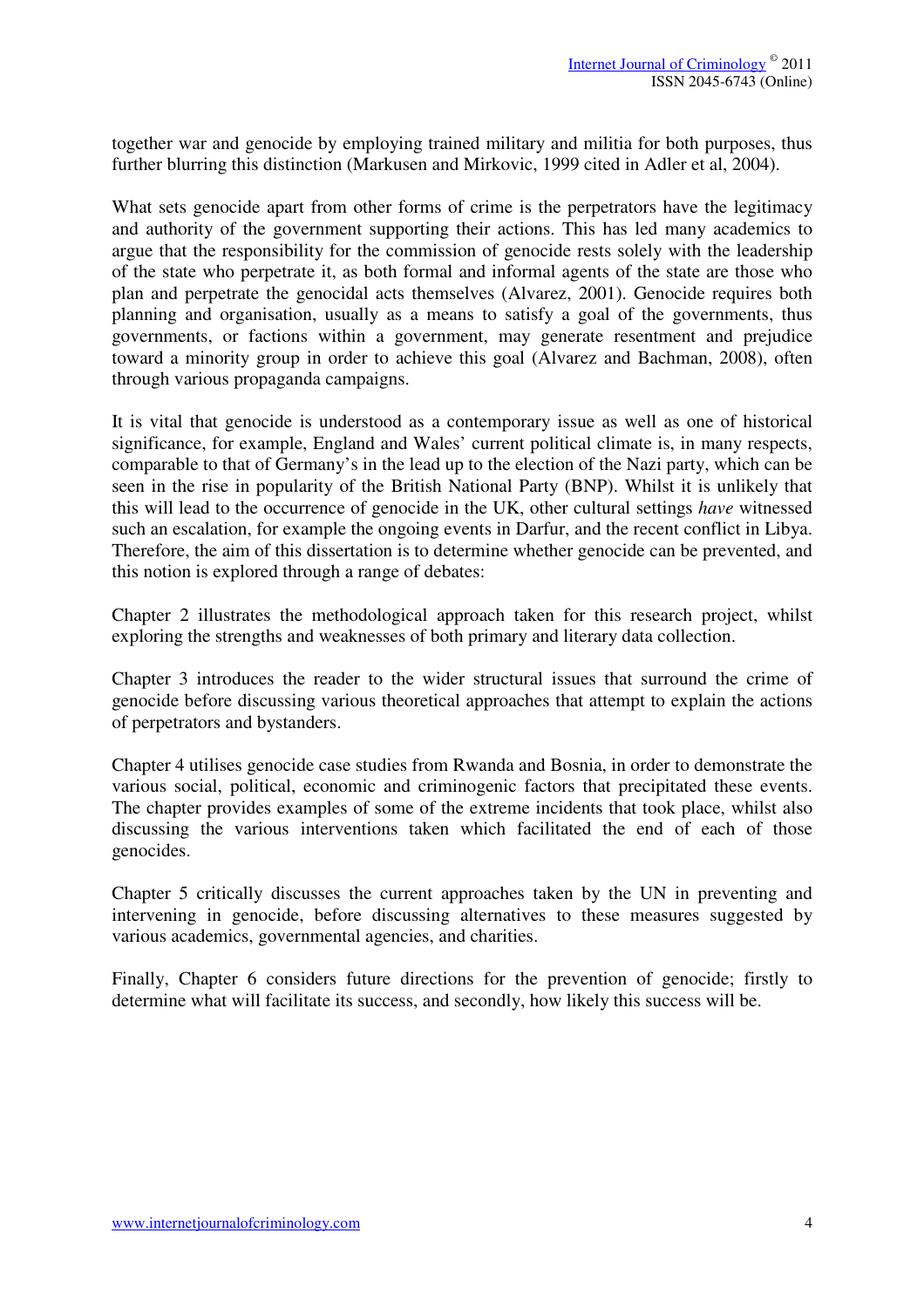# **Chapter Two: Methodology**

Many writers have pointed out the importance of genocide research for contributing to the understanding of the problem and, as Alvarez (2001: 2) argues, 'turning the empty rhetoric of "never again" into a promise and a reality'. There is a clear responsibility for academics, including criminologists, to conduct research in this subject area in order to generate ongoing action and shape both national and international policy (ibid).

The approach taken for this research project is a literary analysis, utilising existing data in the format of books, journals, websites, documentaries and museum exhibitions. Primary research is not appropriate for this particular research project for many reasons, the first of which being that genocide is an extremely sensitive topic, both for survivors and those studying it. Jones (2006) states that those who investigate genocide can be impacted both psychologically and emotionally and such an approach may also cause distress to survivors through recalling genocide-related events in their own lives. Yacoubian (2000: 14) summarises the limited use of traditional methods of criminological research when studying genocide, which include the issues that 'field research presents physical dangers that make the standard problems of the method pale in comparison' and the 'use of unobtrusive measures is... hampered by...access to official records, and... language barriers'. He also states that the time needed to obtain reasonable familiarity with the history and culture of the study area is 'unreasonable for most academics' (ibid). In addition, the aim of the dissertation is to determine whether genocide can be prevented, however access to the relevant NGOs is problematic in this instance, therefore, literary analysis was deemed to be the appropriate research approach to adopt.

There are many advantages to using literary sources, such as free access to an increasing amount of documentary research with no permission needed (Noaks & Wincup, 2004) and the Internet, in particular, has helped to facilitate this. The data has more permanence which means it is available for others to check and as such, has a decreased likelihood of ethical problems (Denscombe, 2003). By comparing different sources of information, known as 'data triangulation', and using a number of theoretical positions through 'theory triangulation', the accuracy and validity of research improves (ibid), which would prove extremely difficult to attain through primary research in a project such as this. A technique most commonly associated with primary research is 'snowball sampling', where the researcher uses their initial sample group to establish contact with others, and so on (Bryman, 2008). This approach can be utilised in literary research where the bibliography from the source in use can also provide the opportunity to locate other such associated research. This was a crucial method in researching the Bosnian genocide as a case study, as much of the information initially located was based solely on legislature.

The most common sources of academic literature are books and journals, which offer the potential for in-depth practitioner knowledge on a given topic. Both must, however, be treated with caution in relation to the accuracy of their data, particularly if such publications are dated or are not peer-reviewed, whilst issues such as 'Genocide' are often not the focus for criminology-based publications, which can make access to such materials more problematic. According to Platt (1981 cited in Denscombe, 2003) and Scott (1990 cited in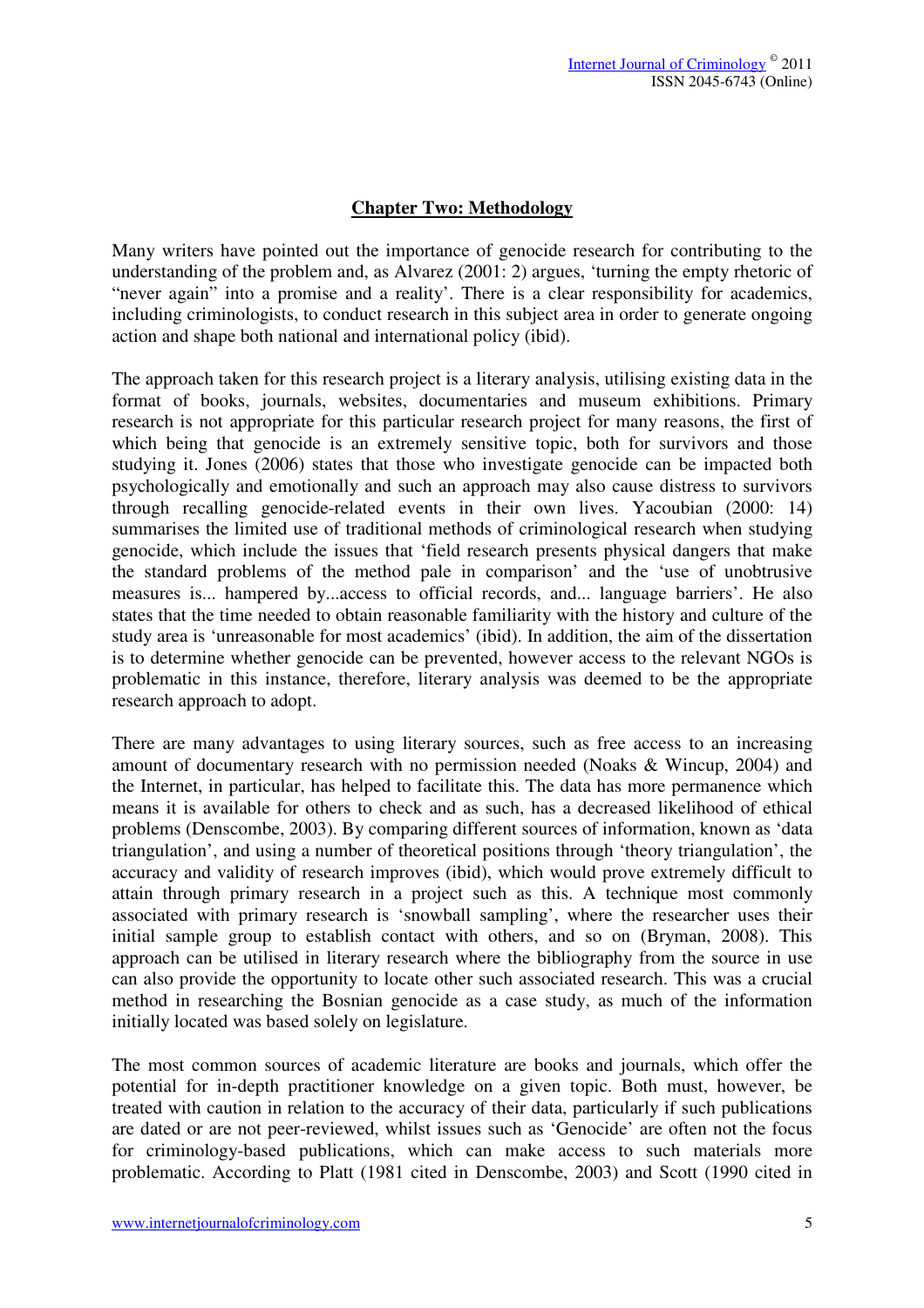Denscombe, 2003) document validity needs to be evaluated under authenticity, credibility and meaning. In relation to criminal statistics, including those of genocide, there entails a 'dark figure of crime' which effects the reliability of data. This refers to the volume of crime not registered in official statistics (Newburn, 2007) and as most genocides occur on a such a substantive scale, the number of the deceased is often difficult to measure, as highlighted by the variation in victim estimates for the Rwandan genocide such as over one million victims (Ilibagiza, 2006), compared with roughly 800,000 (Waller, 2007).

Further potential limitations of literary analysis must also be considered as according to Denscombe (2003), the use of triangulation can make the analysis of pre-existing data complex as it is necessary for the researcher to compare and integrate findings in a more demanding way, especially when there are contradictory findings. The credibility of sources must also be considered by the researcher, particularly in regards to the use of the Internet whilst accessibility to site content may also be limited, which could result in a biased sample (Bryman, 2008).

Despite the aforementioned potential issues regarding the chosen methodological approach, Morgan (2000 cited in Noaks & Wincup, 2004) has commented that there is more than sufficient data available for literary analysis by British criminologists. As such, literary analysis was considered to be the most appropriate approach for this research when taking into account the sensitivity of the topic, the accessibility of existing quality research and the time-scale and resources available for this particular research project.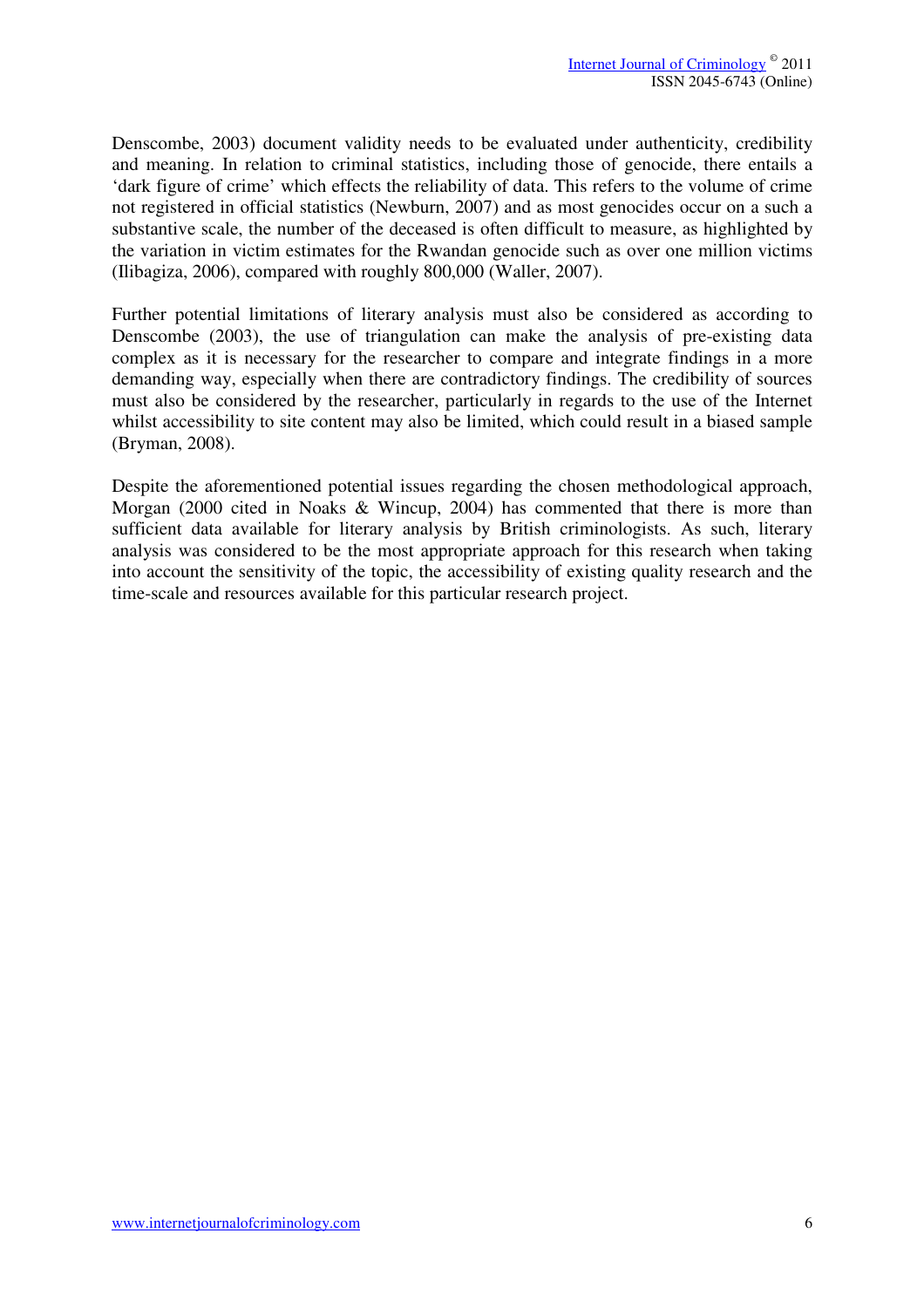# **Chapter Three: Explaining Genocide**

*'…most perpetrators of genocide are neither insane nor pathologically cruel. They are people like us' (Stanton, 2007 cited in Waller, 2007: vii).*

Genocide has been termed by Waller (2007) as an extraordinary evil, an understandable term by many. As a subject, genocide has been heavily researched throughout the latter part of the twentieth century in an attempt to discover the nature of this 'extraordinary evil'. For the most part, academics have found that perpetrators of genocide are not psychopaths nor pathologically cruel, but are in fact ordinary people (Stanton, 2007 cited in Waller, 2007). This chapter discusses theoretical explanations of perpetrator and bystander behaviour, as it is essential to understand the dynamics of these groups when attempting to prevent genocide.

Stanton's (1998) eight stage model of genocide is used to establish a structural understanding of the genocidal process as it is a useful basis for analysis. Each stage identified by Stanton reinforces the others, with the first of the stages being 'classification'. This refers to the human tendency to identify some people as 'us' and others as 'them', for example the Nazi's Nuremberg Laws (ibid), however, this stage does not necessarily lead to genocide; only if cultural boundaries are created is it possible (Stanton, 2008). The second stage is termed 'symbolisation', where symbols are used to name and signify classifications, by referring to an ethnic origin or physical characteristics, for example. At later stages of the process, governments often require members of targeted groups to wear identifying clothing, such as yellow stars. The first two stages are fundamental operations in all cultures, but when combined with dehumanisation, they become steps of genocide (Stanton, 1998).

'Dehumanisation' is the third stage in the genocidal process, it is the denial of humanity, and can involve labelling target groups as animals such as 'cockroaches', a term used for Tutsi's by extremist Hutus before and during the 1994 Rwandan genocide. Hate propaganda is used to spread dehumanising ideologies such as this, and contributes to individuals overcoming the normal revulsion felt against murder (Stanton, 1998; 2008). For Stanton (2008), stage four is 'organisation'; plans are made for the genocidal killing, predominantly by the state, but sometimes through militias or terrorist groups. The fourth stage can quickly spiral into the fifth, which is 'polarisation', whereby groups are driven further apart by extremists who broadcast extreme propaganda (ibid). Combined with this, killings committed by one group often provoke revenge killings which can mark the beginning of mass murder (Stanton, 1998).

Genocide requires 'preparation', which is the sixth of Stanton's eight stages. This stage includes identification, often through identity cards such as the requirement for Rwandans to carry ID cards identifying their ethnicity of Tutsi, Hutu or Twa, facilitating extremists' easy identification of victims. Seizure of property and belongings, and transportation of victims also occurs at this time. The following stage is 'extermination'; targeted groups are methodically and rapidly murdered, and are not considered as murder as the victims have been successfully dehumanised. The final stage is 'denial'. Bodies are burnt or dumped into mass graves, victims are intimidated, records destroyed, investigations into the crimes blocked and genocidal actions are denied, claiming the deaths were a result of civil war (ibid).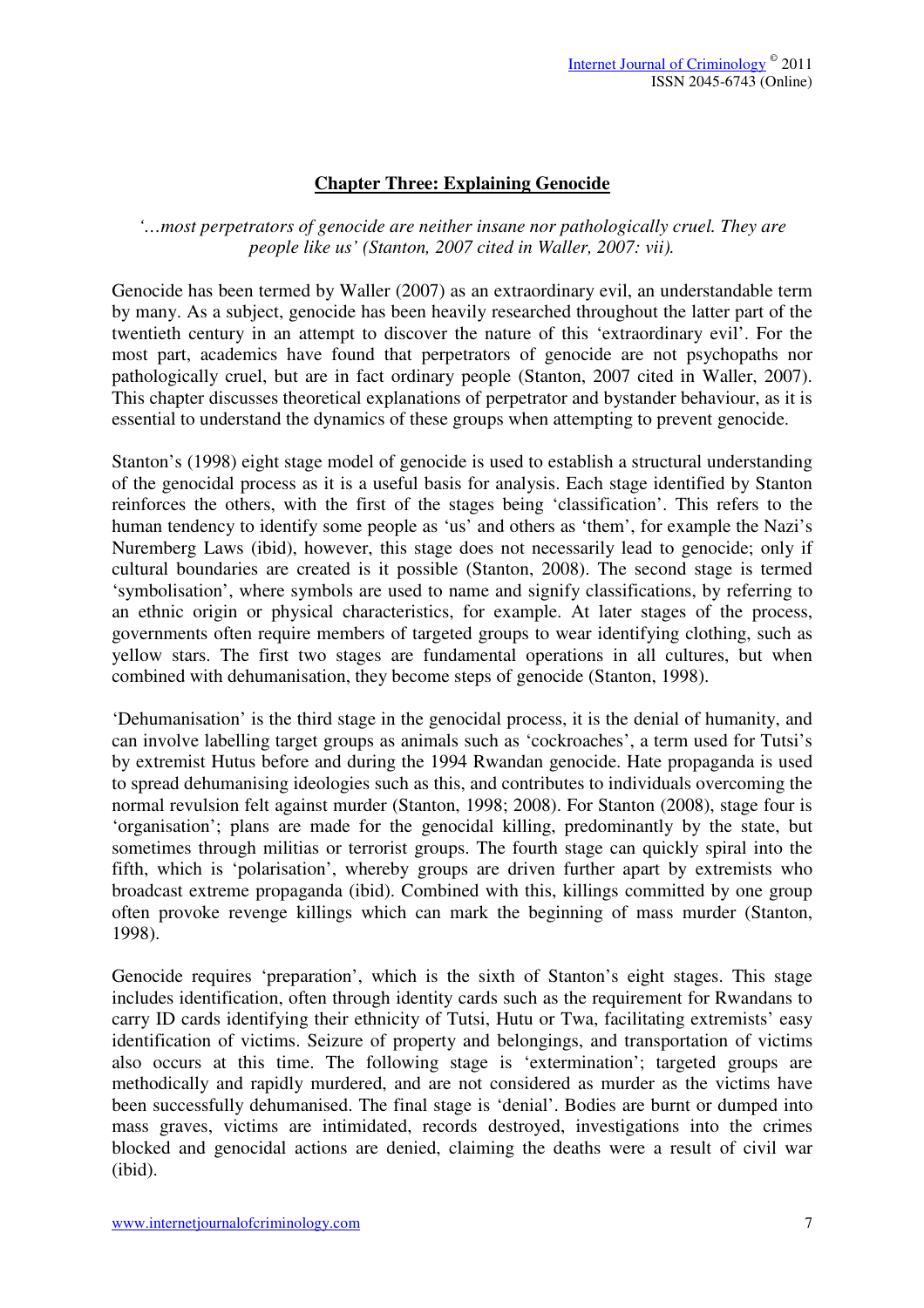As demonstrated, genocide is a process, with the turning point occurring at stages four and five; however, the stages prior to these are fundamental in laying the foundations for genocide to happen, known as 'categorisation'. Within social psychology, there is a general consensus that people tend to form close ties with members of their in-group, attributing unique features to the individual members, while remaining suspicious of out-group members of whom they perceive to share similar characteristics (Nelson, 2006; Fiske, 2002 cited in Nelson, 2006). Society is reliant upon its members developing a sense of collective which promotes the importance of in-group identity, however, these same values can facilitate hostility toward, and competition with out-groups (Waller, 2007). Waller (2007) has commented that genocidal regimes have, in the past, emphasised collectivistic values that are central to personal identity. He gives the example of the collective identity in Rwanda prior to and during the 1994 genocide, for the Hutus held their ideology to be resurrected from colonial and indigenous Rwanda, whereas they held Tutsi to be an 'alien' and foreign race, and rejected any claim they had on Rwanda's national identity (ibid).

The mental process of 'projection' occurs when individuals perceive others as responsible for their misfortunes, and these 'others', or out-groups, are scapegoated as feelings of fear and anger are projected toward them (Allport, 1954). For example, in the wake of defeat in World War I, Germany suffered extensive food shortages and inflation, which was largely blamed on the Jews (Goldhagen, 1996). According to Frey and Rez (2002, cited in Waller, 2007), scapegoats provide a social explanation for being responsible for specific negative events and justification for the discrimination and violence initiated against them. Groups determine whether a minority group is disliked through generalising the link between the immediate frustrator and the disliked group (Berkowitz and Green, 1962). This hostility will also serve to strengthen solidarity within the group (Alvarez, 2001), and in turn 'create a predisposition for group violence' (Staub, 2002: 14). Scapegoating can provide 'great psychological usefulness' (Staub, 1989, cited in Waller, 2007: 218) as the perpetrator need not feel guilty about his or her actions against the group.

However, in relation to Rwanda, Straus (2006) has rejected theories of deprivation and scapegoating. He found Rwanda's perpetrators were poor, but were not on average any poorer than their neighbours, and points out that the violence did not begin in the poorest regions. Rather, Straus (2006: 232) comments that Rwandans feared punishment and so 'calculated that compliance was less costly than opposition'. Furthermore, Straus (2006) argues that it is a setting of war and conflict that is necessary for ordinary men to kill, as it creates feelings of fear, anger, self-preservation and hostility which can create conditions for men to commit violence they might not in other circumstances. He states several other reasons for why war matters, firstly war settings legitimise killing; secondly war creates feelings of uncertainty and insecurity; and thirdly, war leads to the involvement of specialists in violence, namely gendarmes, militias and soldiers (Straus, 2006). Straus (2006) has emphasised the heavy influence of situational factors and the snowball effect of violence, as once a man becomes incorporated into the killing, he expects his peers to join him which results in large numbers participating.

For Straus, the state in Rwanda has resonance at a local level, so by controlling the state, the hardliners were able to enforce their decisions nationally and associate killing Tutsis with authority. Moreover, there is a long history of obligatory labour in Rwanda, and so this deeprooted history contributed to large numbers of participation (Straus, 2006). Similarly to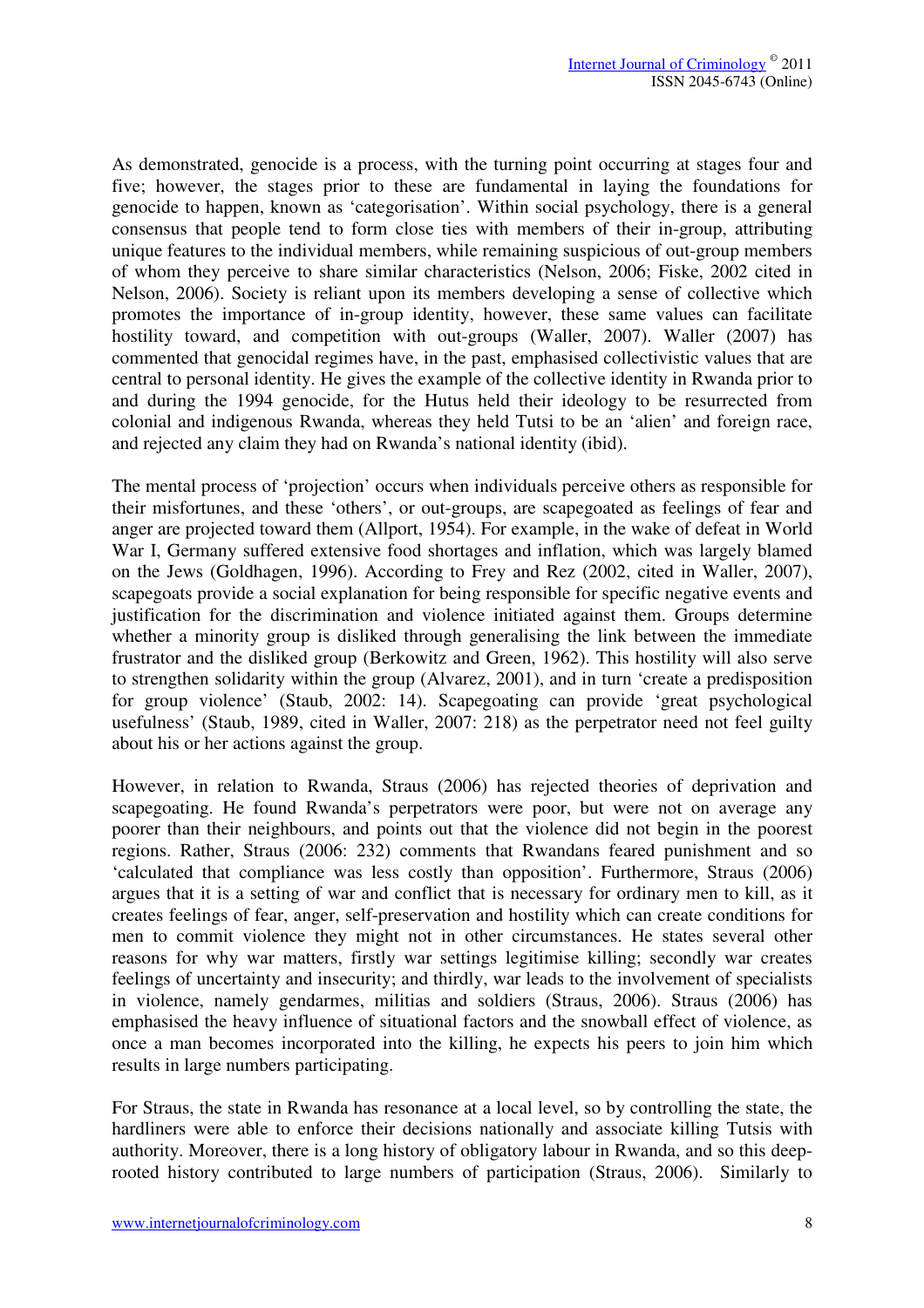Straus and influenced by Milgram, Waller (2007) discusses the 'social construct of cruelty' in which immediate situations help perpetrators initiate, sustain and even cope with the 'extraordinary evil' around them. There are various interpretations of this line of argument, such as Kelman and Hamilton's (1989, cited in Waller, 2007) belief that compliance, identification and internalisation encourage individuals to obey authority. Kelman (1989, cited in Day and Vandiver, 2000: 44) proposed the best way to explain massacres and genocides is to look at 'the conditions under which the usual inhibitions against violence become weakened'. He went on to identify three processes that contribute to loss of restraint: authorisation, routinisation and dehumanisation. Authorisation refers to an authority approving or ordering killing which, in turn enhances the willingness of people to participate in the killing. Routinisation normalises and legitimises even the most extreme actions, and by focusing on the technical aspects of their actions (Neubacher, 2006) it 'allows people to participate in actions "without considering the implications of that action and without really making a decision"' (Kelman, 1989 cited in Day and Vandiver, 2000: 45). Refusal to participate becomes increasingly difficult after frequent repetition of an action (ibid), and this dehumanising process eases any restraint felt by perpetrators. Kelman (1989 cited in Day and Vandiver, 2000: 45) comments that dehumanisation occurs when groups are defined entirely in terms of a category which has been excluded 'from the human family…'. According to Kelman the three interrelated processes contribute to perpetrators losing the 'capacity to act as a moral being' (ibid).

Day and Vandiver (2000) have observed that two of Kelman's processes can be recognised in Sykes and Matza's (1957) 'techniques of neutralisation', the two that are of interest being 'denial of the victim' and 'appeal to higher loyalties'. The former holds that victims deserve their fate, which becomes possible through dehumanisation, and the latter places responsibility on the larger group to which they are a member. Sykes and Matza (1957 cited in Alvarez, 2001) note that their 'techniques of neutralisation' are not rationalisations, but are techniques utilised prior to their actions, and most importantly, are what make individuals able to engage in behaviour that would otherwise be unacceptable. Sykes and Matza's theory was first proposed to explain delinquent behaviour; nonetheless, it has been used to explain why ordinary people commit extraordinary acts, as Alvarez (2001) argues, perpetrators of genocide suppress internal constraints in specific contexts in order to participate. There are three additional techniques put forward by Sykes and Matza (1957 cited in Alvarez, 2001), these are 'denial of responsibility' where the perpetrator refuses to accept that their behaviour was their own fault and argue it was caused by forces beyond their control; 'denial of injury' occurs when perpetrators believe their behaviour to be acceptable when there is no sign of harm; and the fifth technique is 'condemning the condemners', which involves directing blame and focus away from their actions toward figures who represent the conformist world. Alvarez (2001) has applied all five techniques to genocide.

In relation to genocide, 'denial of responsibility' is where perpetrators claim they were following orders (ibid) which removes direct responsibility from the perpetrator. Cohen (2001) states that the lower perpetrators are in the hierarchy, the easier it is to deny responsibility, for example, during the Holocaust, Nazi leaders ensured that the perpetrators were explicitly ordered to carry out tasks in prescribed ways to avoid feelings of guilt or responsibility (Rubenstein and Roth, 1987 cited in Alvarez, 2001). Perpetrators 'denial of injury' involves the avoidance of terms such as 'genocide', 'killing' and 'murder' because of their negative connotations. The Serbian euphemism 'ethnic cleansing', and the Nazi term 'Final Solution' are examples of this (Alvarez, 2001).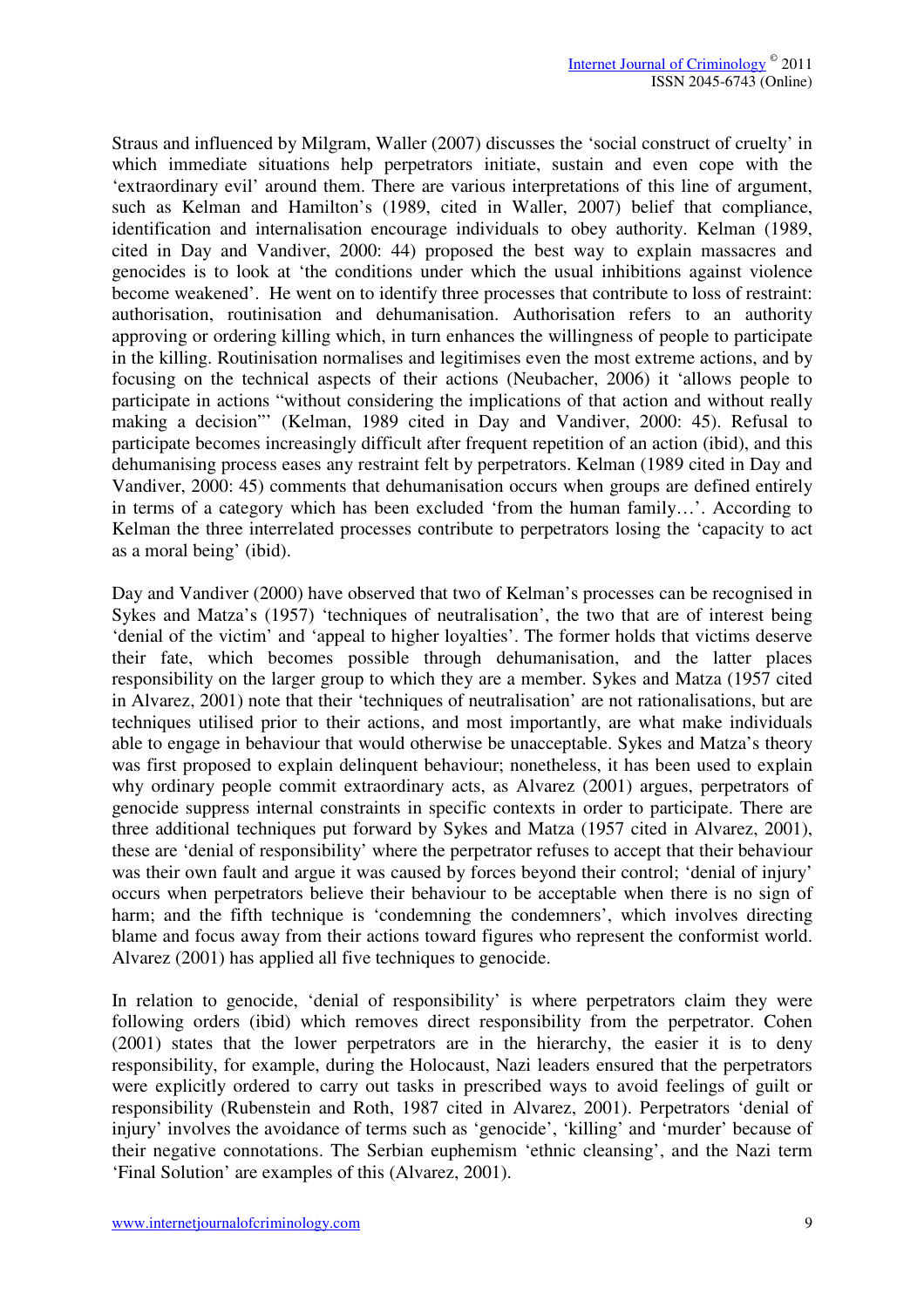Alvarez (2001) has stressed the importance of 'denying the victim' in mass atrocities, whereby perpetrators assert their victims deserved their victimisation and go so far as to claim their violence as self-defence arguing they are the true victims. Perpetrators have an acute consciousness of political history and past victimisation which is used to reverse victimhood (Cohen, 2001). To illustrate this neutralisation, Alvarez (2001) uses the example of the Serbs portraying the Bosnian Muslims as representing a viable threat to their Serbian neighbours; much of this was communicated through propaganda.

By 'condemning the condemners', perpetrators deflect blame by referring to instances of past inhumane policies and atrocities. Ratko Mladić (cited in Alvarez, 2001: 125) referred to America's 'chemical cleansing of the Indian tribes' to deny America any moral authority over the Serbs attack against the Muslims (Alvarez, 2001). Finally, by 'appealing to higher loyalties', perpetrators portray their actions as patriotic and nationalistic, rather than personal. Thus, perpetrators contributing toward the goal of the 'Final Solution' could claim they were acting for the benefit of their country, thus the act becomes an obligation, rather than a criminal offence (ibid).

Alvarez (2001) has established two additional categories, 'denial of humanity' and 'defining the situation'. The former refers to perpetrators neutralising internal prohibitions against killing. During the Holocaust the Nazis dehumanised their victims both verbally and physically, by shaving their hair, starving and beating them, and leaving them covered in their own waste, thereby successfully bringing their human state to beyond recognition and reinforcing their dehumanisation (ibid; Imperial War Museum, 2000). Alvarez's (2001) latter category is dependent on an ongoing process. This categorisation is similar to Helman's 'routinisation', as once engaged in genocidal activities, perpetrators utilise the aforementioned techniques in order to allow them to continue with their actions.

Although genocide requires active participation from many, it also requires the willingness from the rest of society to do nothing (Alvarez, 2001). What is difficult to understand is why some individuals choose not to participate, but hesitate to intervene. May (1992, cited in Vetlesen, 2000) believes people's inaction makes them partially responsible for the harm they could have prevented, as lack of inaction is a choice. Similarly, Vetlesen (2000) has argued that the bystander who does not intervene helps legitimise the genocidal actions being perpetrated; however, bystander passivity is not the same as bystander indifference. The decision to not intervene may one based on fear (Cohen, 2001), or due to not knowing how to intervene through feelings of powerlessness (Geras, 1998 cited in Cohen, 2001).

Cohen (2001) has offered several situational influences on bystanders that may prevent or encourage them to help others. Individual responsibility may be diffused when there are a large number of people in the position to help; therefore, according to Cohen (2001), lone bystanders are more likely to intervene. However, individuals may be encouraged by others to help, or influenced by the anticipated reaction of those around them (ibid). Furthermore, a key factor to whether individuals intervene may be feelings of identification with the victim, as it places a cognitive demand on the bystander to imagine being in the same predicament (ibid). If bystanders remain passive, individuals may find it difficult to remain empathic toward victims and in opposition of perpetrators, therefore, to reduce feelings of guilt and distress passive bystanders may distance themselves from victims through just-world thinking (Staub, 1978 cited in Staub, 2002). Moreover, because armed conflict can obscure genocidal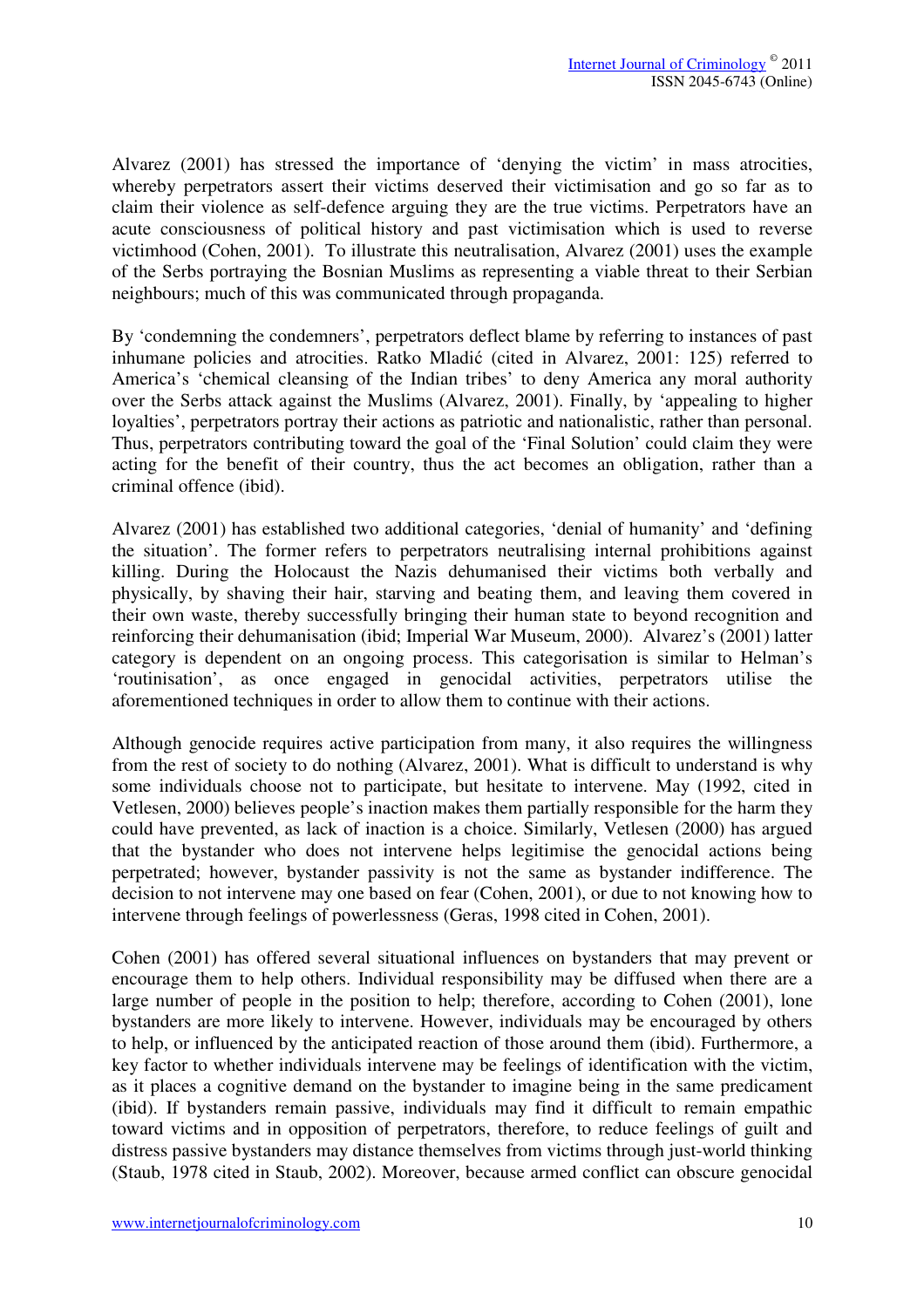killing, bystanders may become desensitised to the actions occurring around them, resulting in victims being cut off from assistance (Fein, 1984 cited in Adler et al, 2004). Staub (2002) argues that in order to counteract the early steps along the 'continuum of destruction', bystanders must commit to intervention early on, as once the commitment to destroy a group has developed and is in process, non-forceful reactions will be ineffective.

The nature of perpetrators and bystanders is complex; however, by focusing on situational influences on the individual, this chapter has demonstrated that it is the *situation* that is essential to understanding why people participate in genocide and why others fail to intervene. Individuals *react* to the social world around them and perceive their actions as justified in the abnormal situation they find themselves in (Waller, 2007). Organisers of genocide ensure that ordinary boundaries are blurred throughout the genocidal process facilitating the breakdown of moral boundaries in the perpetrator *and* bystander.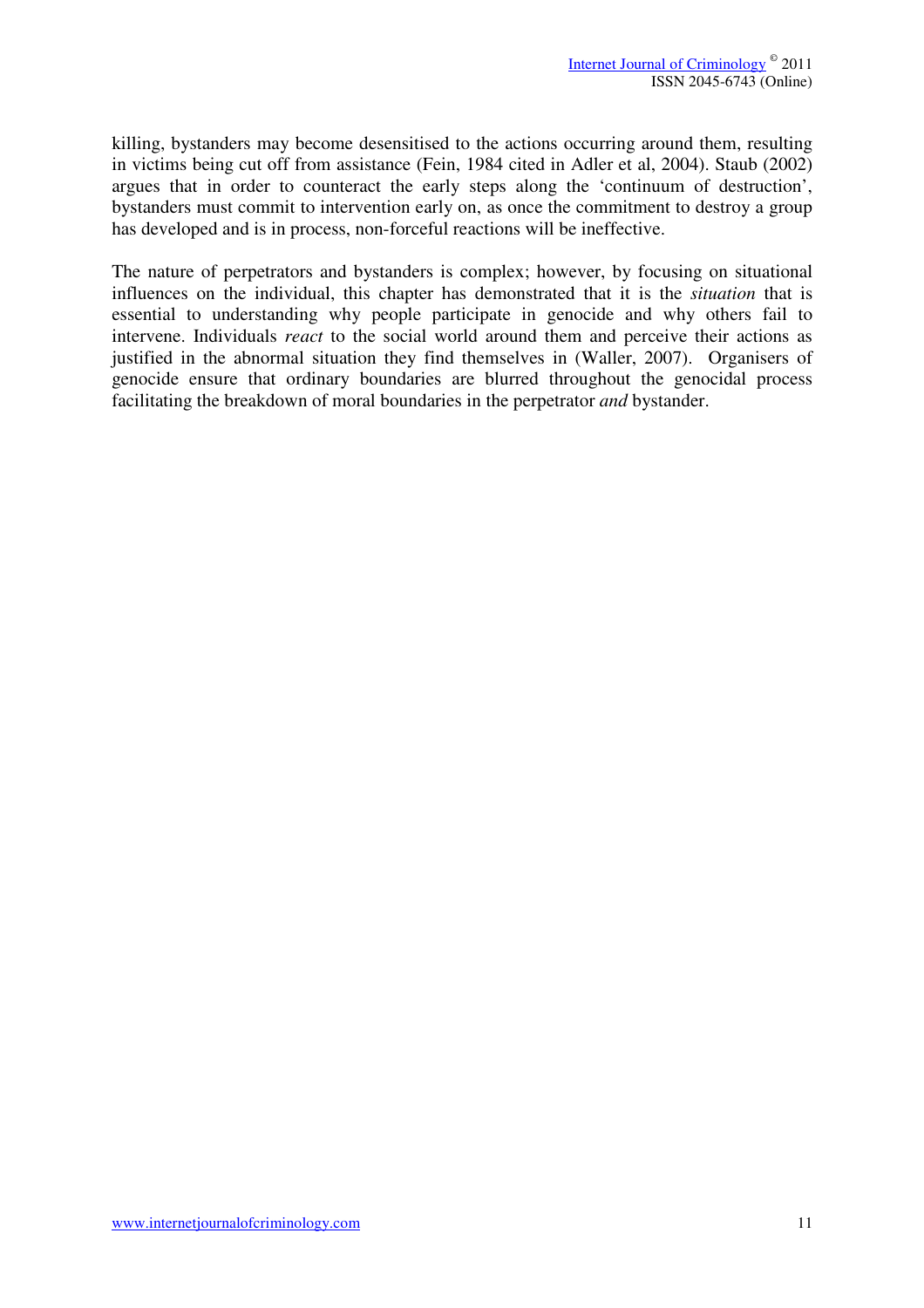## **Chapter Four: Genocide Case Studies**

*'Bosnia trembled as if it had been hit by a powerful earthquake. But an earthquake comes and goes. This upheaval just kept on coming'* (Rezak Hukanovic, 1993, a survivor of Omarska and Manjača camps cited in Alvarez, 2001: 130). *'No one escapes…not even new-born babies…the victims are pursued to their very last refuge and killed there'* (United Nations, 1994).

The Nazi's annihilation of six million Jews made the Holocaust the 'most shocking event of the twentieth century' (Goldhagen, 1997: 4), however, it wasn't just the sheer number of deaths at the hands of the Nazis that made the Holocaust so horrific. The scale of organisation involved in implementing the Holocaust is an aspect that still shocks people today, for example the Nazi's use of Auschwitz where tens of thousands of Jews, Poles, Gypsies and Soviets were murdered in purpose-built gas chambers (Imperial War Museum, 2000). Unfortunately genocide is not a crime of the past, as according to Harff (2003) there have been nearly 50 instances of genocide since World War II. This chapter utilises the more recent genocides in Bosnia and Rwanda to show the events precipitating each genocide, and the actions taken to reach the aims of the perpetrators.

#### Bosnia-Herzegovina

After WWI Bosnia united with other Slav countries to form Yugoslavia, which was essentially ruled by Serbs from Belgrade (Peace Pledge Union, 2011). The Serbs were divided between the Chetniks, who supported a Serbian nationalist movement, and a political movement led by Josip Broz, known as Tito. There was widespread conflict between Tito's forces and the Chetniks which led to thousands of Chetniks fleeing to neighbouring countries before and after Tito seized power in Belgrade, the Yugoslav capital (Jones, 2006). Yugoslavia was a multi-ethnic state consisting of six republics or regions; Croatia, Montenegro, Macedonia, Slovenia, Bosnia-Herzegovina and Serbia, with Serbia incorporating two autonomous provinces, Kosovo and Vojvodina (Waller, 2007). As President of Yugoslavia, Tito crushed nationalism (BBC, 1995) and instituted a socialist state where Yugoslavs enjoyed freedom of movement and ethnic pluralism (Jones, 2006).

Following Tito's death in 1980, the multinational federation unravelled. Serbian nationalism re-emerged stronger when Slobodan Milošević became Serbian president in 1987, encouraging Serb nationalism in all states belonging to Yugoslavia (Peace Pledge Union, 2011). Prior to becoming President, Milošević visited Kosovo to meet and undertake talks with the local Communist Party leadership to calm ethnic tensions with bordering Albania (BBC, 1995; Jones, 2006). He was met with rowdy and disruptive Serbs and made no effort to halt the crowd, but instead encouraged their protest. By 1989, Milošević controlled half of Yugoslavia and ended Kosovo's autonomy, marking the beginning of his campaign for a 'Greater Serbia' (ibid; Cigar, 2000).

Influential figures in Serbia began to shape a stereotypical image of Muslims being inferior and a threat to Serbian nationalism by highlighting the massacres of Serbs by Muslim Ustaše during WWII. This was a discourse that spanned much of Serbia's leading political figures and intellectuals, and subsequently entered the state-controlled media in an attempt to fulfil the Memorandum's goals. The re-emergence of various Chetnik organisations were promoted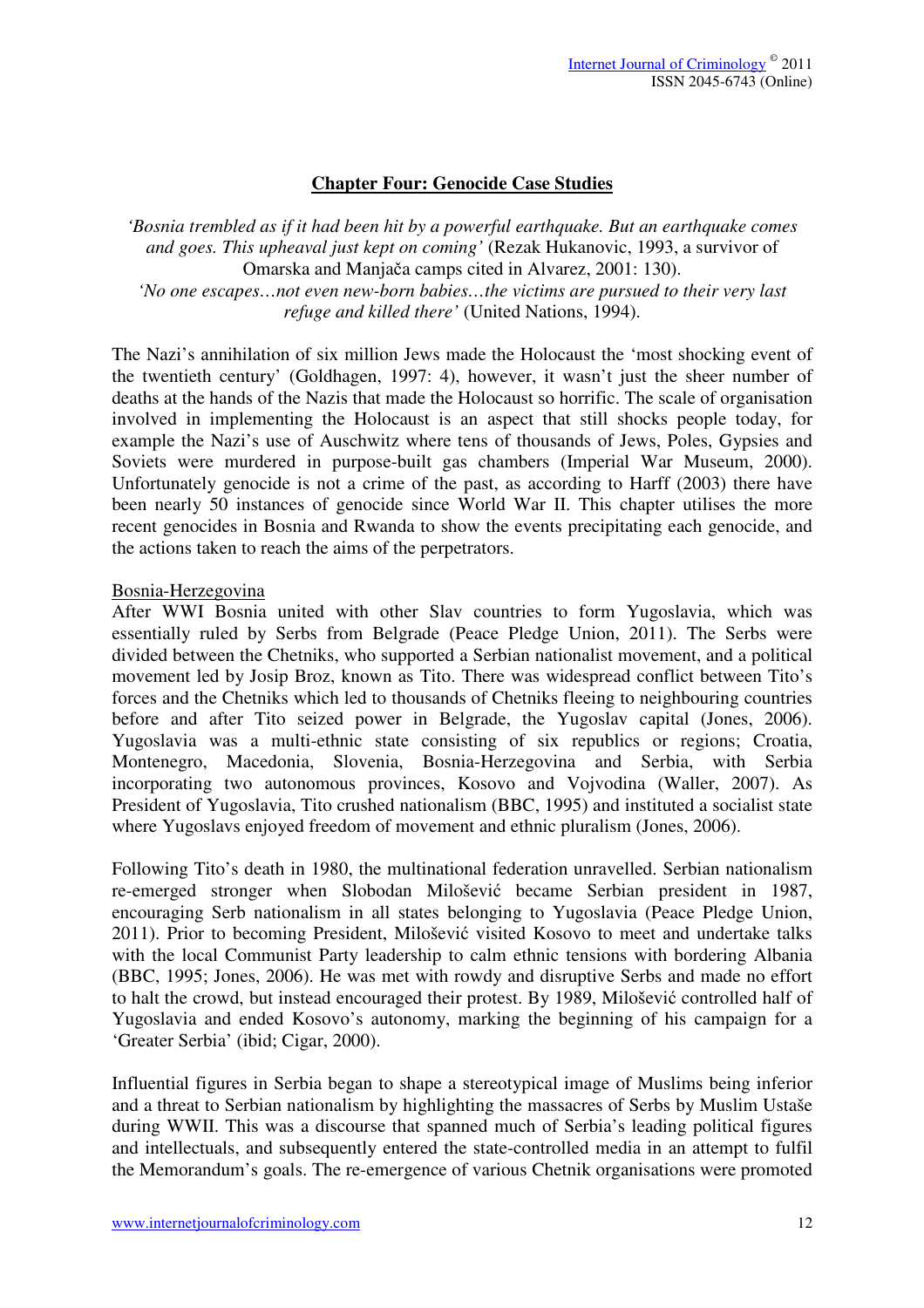by Milošević at this time, and the Belgrade authorities funded militias set up by these organisations (ibid). Meanwhile, Franjo Tudjman led a nationalist political movement in Croatia supervising campaigns of harassment against the Serbian population (Jones, 2006), and was later voted in as President when Croatia gained independence from Yugoslavia in 1991 (BBC, 1995), triggering an ethnic war between Serbs, Muslims and Croats (Waller, 2007). In 1992, Bosnia-Herzegovina was recognised as independent by the United States and European Union, however, the Bosnian-Serbs refused to accept the new government, which resulted in Milošević arming local Bosnian Serbs and beginning a wider war (ibid; BBC, 1995). According to the Bosnian Serb leader, Radovan Karadžić (cited in BBC, 1995), 'Milošević didn't care that the world recognised Bosnia'.

After a year's conflict with Croatia, the Yugoslav Army, containing mostly Serbs, turned its attention to Bosnia (Peace Pledge Union, 2011). Neither the Muslim paramilitaries under the Bosnian president, Alija Izetbegović, nor the Bosnian police were strong enough to fight the Serbs (BBC, 1995). Bosnian Serbs had set up their own Republika Srpska in Eastern Bosnia by the end of 1993, and a Bosnian Serb army led by Ratko Mladić was in control of three quarters of the country (Peace Pledge Union, 2011). Concentration camps were set up in the region of Prijedor in North-Western Bosnia, these included Manjača, Keraterm, Trnopolje and Omarska (Helsinki Watch, 1993). The UN Commission of Experts (1994, cited in Srebrenica Genocide Blog, 2008) reported the main objective of the concentration camps, particularly Omarska, was to eliminate non-Serb leadership, and found non-Serbs in the Prijedor district were ordered to wear white arm bands to identify themselves. Omarska's mine was converted into a detention camp in early-1992 and contained up to two thousand prisoners. Helsinki Watch (1993: 108) stated the Omarska camp appeared to be the most brutal of the four camps in Prijedor, and quoted one of the prisoners saying:

'We had three minutes to form a group of thirty, eat and get back to our room. Whoever didn't make it would get beaten or killed… The stew we were given was boiling hot... so we all had "inside burns". The inside of my mouth was peeling.'

The Omarska camp was discovered in July 1992 and forced to close due to international condemnation (Helsinki Watch, 1993).

The Bosnian town Srebrenica faced much of the wrath of the Serbs. By spring 1993, it contained 30,000 Bosnian Muslim refugees fleeing Serb assaults. Conditions in the town were poor, with overpopulation and resources dangerously low at all times. Although it was declared a 'safe area' by the UN's Security Council on 16 April 1993, the Serb forces began a vicious attack on the town on 6 July 1995 despite the presence of UN troops. Over the following days, up to 8,000 unarmed Muslim men and boys were executed with military efficiency in local abandoned warehouses and factories, football fields and gymnasiums. The bodies were then bulldozed into mass graves across the area (Peace Pledge Union, 2011; Waller, 2007).

With the aim of 'ethnic cleansing', the Serbs systematically murdered Muslim civilians, including professionals, intellectuals and political leaders in a clear attempt to eliminate the Bosnian Muslim culture and create a Greater Serbia (Waller, 2007; World Without Genocide, 2010a). All sides of the war were guilty of instances of ethnic cleansing; however, the intensity at which the Serbs attacked the Muslims made it a clear genocide against the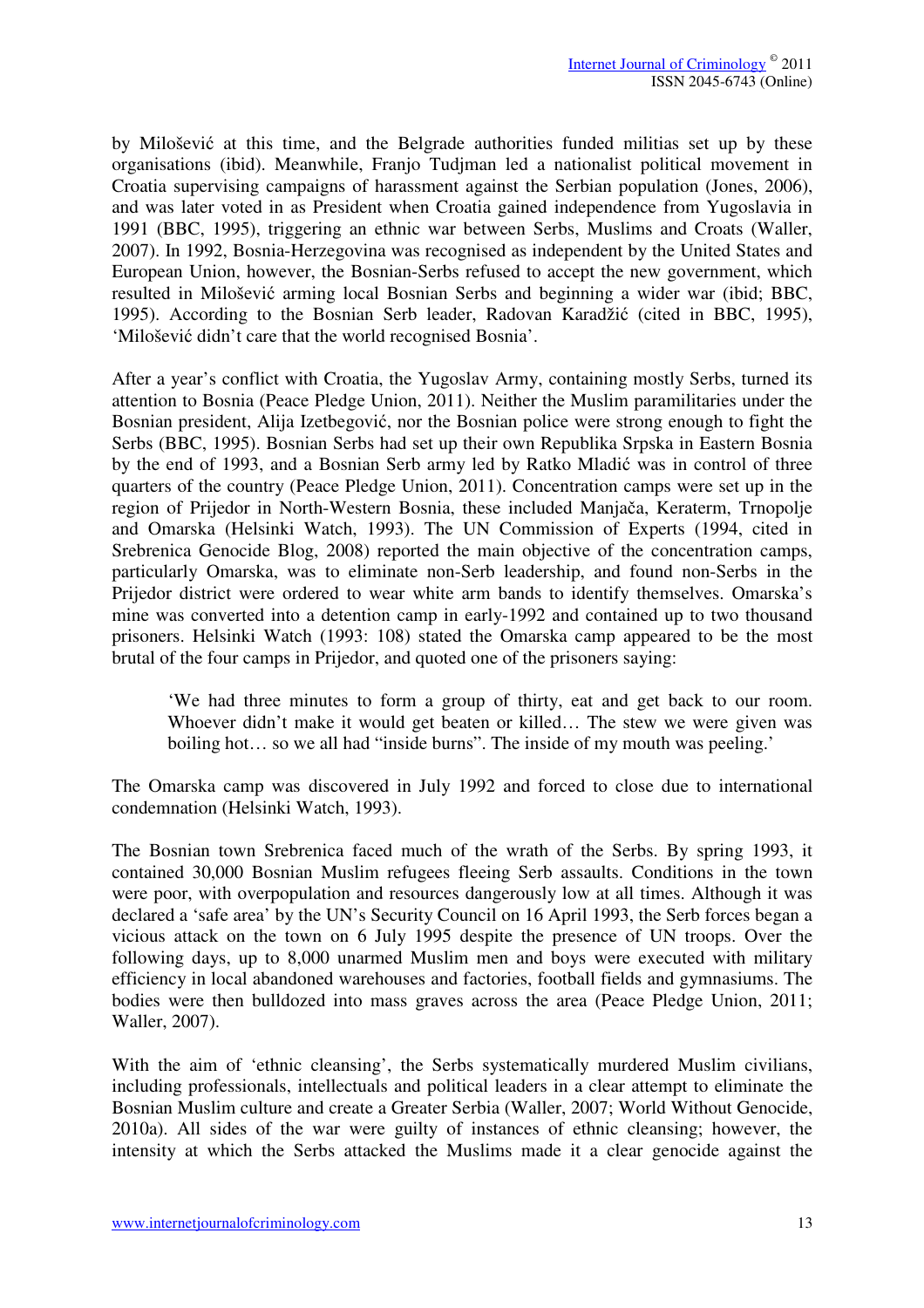Muslim community. It has been estimated that 200,000 people lost their lives between 1992 and 1995 (ibid).

NATO commenced air-strikes on 30 August 1995 on Bosnia's capital city, Sarajevo, with the aim of reducing the threat held against the safe areas in Bosnia, and deter further attacks. The air strikes were discontinued on 20 September 1995; however, missiles were fired at Bosnian Serb radar sites in October 1995 (NATO, 2002). Later that same year, peace negotiations were held in Dayton, Ohio. The Dayton Peace Agreement, signed on 14 December 1995 in Paris, divided 51 per cent of Bosnia into a Croat-Muslim Federation and 49 per cent into Republika Srpska (World Without Genocide, 2010a).

## Rwanda

Prior to colonisation, Rwanda was a monarchical political system. Tutsis controlled the monarchy and were of higher social status, whereas Hutus were farmers of lower social status (Straus, 2006). Germany colonised Rwanda in 1894 (Jones, 2006) and used the pre-existing categories, and subsequently changed the significance and meaning of them, believing they had found a 'superior' 'race' in the Tutsis. After the Germans defeat in WWI, they were made to give colonial Rwanda to Belgium (Straus, 2006).

Belgian anthropologists 'scientifically' measured differences between Hutus and Tutsis, documenting Tutsis as 'tall, elegant, light-skinned and thin-nosed', and by contrast the Hutus were described as 'short stocky, dark-skinned, and wide-nosed.' Compulsory identity cards were introduced in the 1930s by Belgian colonial officers, which led 'race' to become a symbol of oppression. However, after WWII, Belgian administrations were under pressure from the United Nations to make reforms in their colonial rule, such as increasing Hutu political representation. The Tutsi elite resisted reform which radicalised the emerging Hutu counter-elite and hardened Belgian commitments to change. The 'Hutu Revolution' was in full swing when Rwanda gained independence in 1962, with a mixture of events occurring. The Tutsi monarchy was overthrown and Grégoire Kayibanda was installed as Rwanda's first President, the Rwandan government became dominated with Hutus purging Tutsis from their positions, and widespread violence against the Tutsis ensued. In the early 1960s and in 1973 there were a series of anti-Tutsi massacres under Kayibanda's rule (ibid). Kayibanda's presidency ended in 1973; nevertheless, his successor Juvénal Habyarimana, also a Hutu, retained his quota system allowing only a certain percentage of Tutsis to attend schools and universities (Melvern, 2007). Rwandans were still expected to carry identity cards showing their ethnicity of Hutu, Tutsi or Twa, and were subject to imprisonment or a fine if they illegally changed this classification (Prunier, 1995 cited in Melvern, 2007).

In 1985 Tutsi nationalist exiles in Uganda formed the Rwandan Patriotic Front (RPF) as a political group demanding the right to return to Rwanda. The rebels wanted an end to the discrimination against the Tutsi in Rwanda and subsequently invaded the country in October 1990 (World Without Genocide, 2010b). At the beginning of the civil war, Habyarimana did not consider the rebel attack to be a serious threat; however, he and his colleagues exaggerated the RPF threat and began to portray all Tutsi inside Rwanda as RPF collaborators in an attempt to gain back his lost popularity with dissident Hutu (Des Forges, 1999). The civil war lasted until 1993 when the Arusha Accords, a peace agreement, was signed by the rebels and the government which called for a ceasefire and an international peacekeeping force (UNAMIR) to assist the transition of government (Straus, 2006).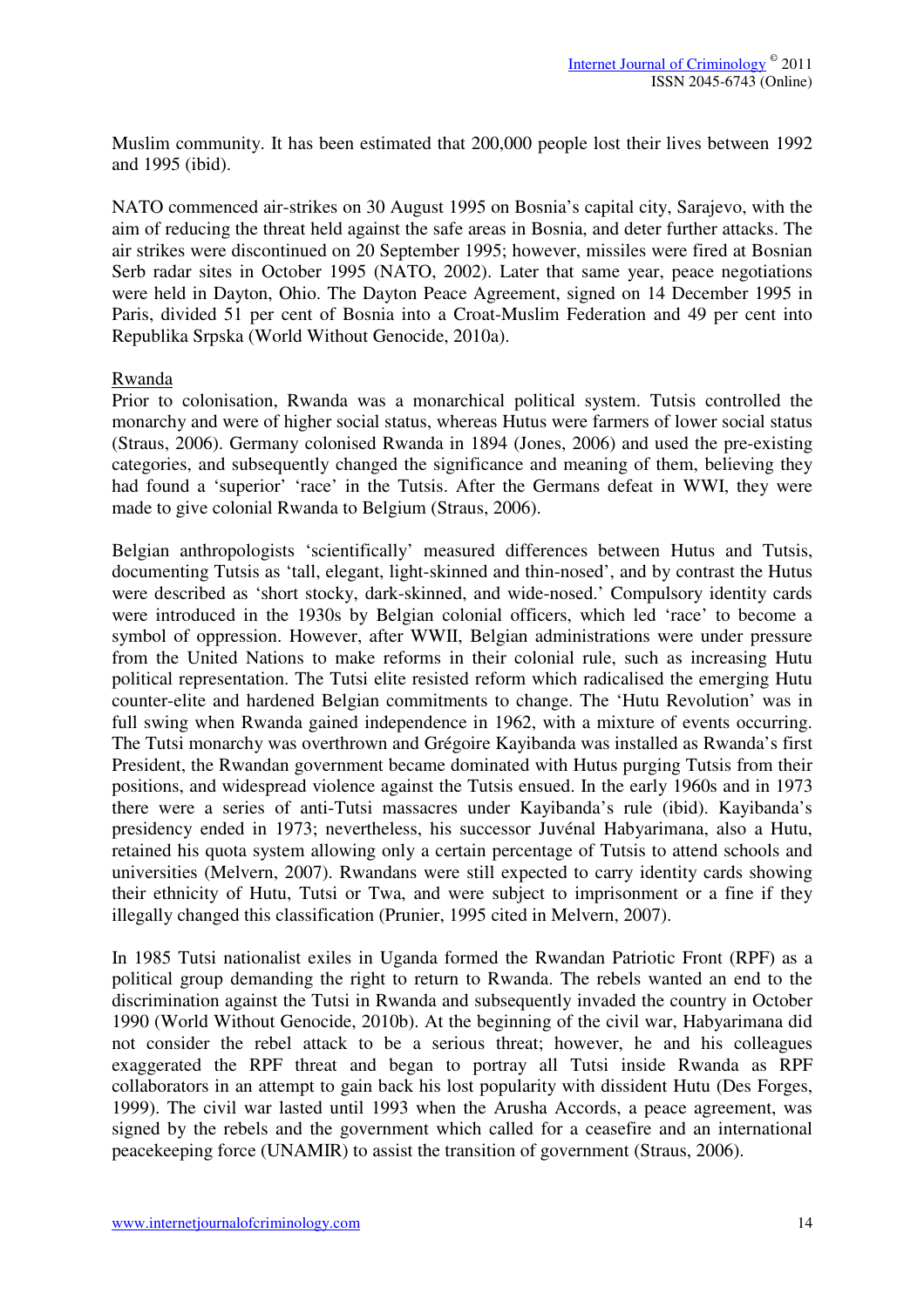Meanwhile, hate propaganda was published about the Tutsi in the newspaper 'Kangura' financed by one of Habyarimana's financial advisors, Félicien Kabuga. In 1990, the Kangura published the Hutu Ten Commandments which were instructions to discriminate against the Tutsi, with the first three referring to Tutsi women. Kabuga was also president of Radio Télévision Libre des Mille Collines (RTLM) which began broadcasting one month before the Arusha Accords were signed. It has been argued that the radio station's purpose was to prepare Rwanda's citizens for genocide (Melvern, 2007) by reminding listeners of the colonial days and subsequently demonising the Tutsi (Panorama, 1997). Furthermore, Kabuga helped finance the Interahamwe, a militia group, and used his import company to purchase 987 cartons of inexpensive machetes from China in 1993 (Melvern, 2007; Rusesabagina, 2007). The Interahamwe began as the Mouvement Révolutionnire National pour la Développement's (MRND) youth wing, and started their military training in early 1992 (Des Forges, 1999; Straus, 2006; Melvern, 2007). There was a second militia group named Impuzamugambi; however the Interahamwe were known to be the most effective throughout the genocide. During training, the Interahamwe were taught how to use explosives, handle weapons, and to kill efficiently by cutting the Achilles heel to prevent victims from escaping. Additionally, in the months prior to the genocide, Rwandans were able to buy Chinese-made grenades for three dollars and machetes for one dollar. By April 1994, it is estimated that there were approximately 30,000 militia members, all of whom had leaders at neighbourhood level (ibid; Rusesabagina, 2007).

On 6 April 1994 President Habyarimana's plane was shot down. A group of his close associates began the planned extermination of the Tutsi population which started with the killing of political opponents, including moderate Hutus. Prior to 6 April, lists had been drawn up of victims; these lists were used by the militias to drive victims from their homes to public sites, such as schools and churches, where they could be massacred in large-scale operations (Melvern, 2007; Des Forges, 1999). Administrative officials ordered locals to establish roadblocks to catch any Tutsi trying to flee, which were mostly broadcasted over RTLM (ibid). In the three weeks following Habyarimana's death, approximately 20,000 people were killed in Kigali, this violence soon spread from the city to the countryside (Waller, 2007).

By mid-May the RPF were rapidly advancing through Rwanda putting pressure on authorities to order the final stage of the genocide. The aim was to exterminate all the Tutsi that had managed to hide thus far and those who had been protected by their status in the community. Moreover, they also sought to exterminate any survivors who may have been able to testify about the genocide (Des Forges, 1999). By this point the country was literally overflowing with corpses, thousands of which were disposed of in Kagera River floating downstream toward Lake Victoria causing a huge humanitarian crisis (Panorama, 1998). Kigali officially fell to the RPF on 4 July 1994, and it has been estimated that between 800,000 and 1,000,000 people were killed over the 100 days of the genocide (World Without Genocide, 2010b; Waller, 2007). The Rwandan genocide was arguably the most efficient mass killing of the twentieth century, as Gourevitch (2000: 3) comments, 'The dead of Rwanda accumulated at nearly three times the rate of Jewish during the Holocaust.'

This chapter has demonstrated the organisation and preparation involved when planning and committing genocide. The two case studies explored have shown how genocide is culturally specific in its execution; an example of this is the Rwandans use of the machete, a tool that has many uses for the ordinary citizen, nevertheless, both cases were no different in the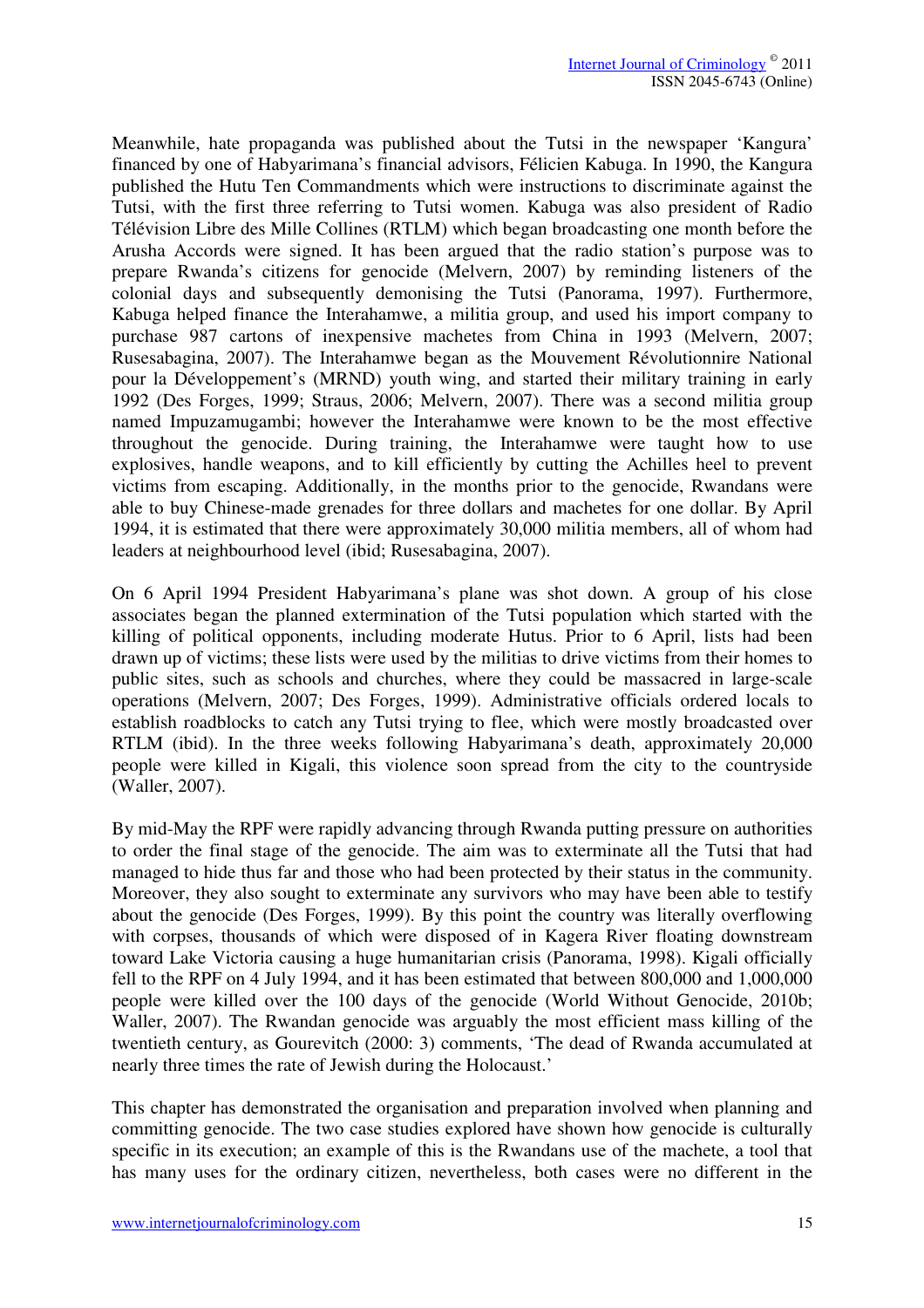devastation caused by the actions committed. From these case studies, it is clear that those who are in fear of losing power, and decide genocide to be a viable means to maintain it, will go to any length necessary to hold on to what they believe is rightfully theirs.

# **Chapter Five: Counter-genocide Measures**

# '*Genocide is a prime target for prevention because it is a man-made, not a natural, disaster'*  (Fein, 2000: 42).

The UN's Genocide Convention (1948) presents various strategies for the intervention and prevention of genocide. This chapter examines some of the measures enforced by the UN and its member states, whilst the cases of the Rwandan and Bosnian genocides are utilised to demonstrate the potential benefits and limitations of UN policy *in practice*. The latter part of the chapter discusses alternative preventive measures put forward by various NGOs and academics from the field of genocide-research, whose work largely focuses upon the 'micro' level, unlike the UN's traditional 'macro' level approach.

The drafting of the UN Convention was not guided by any general theory of genocide thus Heidenrich (2001) identifies that this makes the conception of preventative measures problematic, whilst the Convention is also reliant on the *potential* deterrent effects of the threat of punishment via international law (ibid). Despite such criticisms, the UN may instate a range of measures to be employed before, during, and post genocidal incidents, one such option being the use of diplomatic pressure, which largely involves 'negotiation, coercion, and clarification of intentions and reactions' (Alvarez, 2001: 136). Diplomats will try to persuade state leaders to change policies considered to be 'discriminatory' and may also emphasise the serious potential implications for that government if such policies remain in place. Possible sanctions, as defined by the UN Charter, include the 'complete or partial interruption of economic relations and of rail, sea, air, postal, telegraphic, radio, and other means of communication, and the severance of diplomatic relations' (Reismen and Antoniou, 1994 cited in Alvarez, 2001: 137). Alvarez (2001) suggests that because state leaders often attempt to conceal their intentions, international recognition and condemnation can have a positive impact on perpetrators of genocide, however, Warren Zimmerman (1996, cited in Heidenrich, 2001), the last of the old Yugoslav's US ambassadors, has stressed the importance of force behind diplomatic pressure as without it, he suggests, those targeted may challenge the *intent* of the international community to intervene.

A second, and relatively inexpensive measure open to the UN is the jamming of electronic media (Fein, 2000) as this can be enforced via Article III of the Convention which criminalises 'direct and public incitement to commit genocide' (Fein, 2000: 55). Cigar (1995 cited in Alvarez, 2001) asserts that electronic media may be a significant facilitator of genocide, as evidenced in the Rwandan genocide via the broadcasting of hate propaganda towards the Tutsi population by RTLM. Coded dialogue, instructing listeners to 'Do your work'... 'Clean your neighbourhood of brush. Cut the tall trees' (Rusesabagina, 2007: 105) was subsequently translated by Rusesabagina (2007) who asserts that 'tall trees' refers to the Tutsis, and 'brush' to any moderate Hutus and their family. Despite the substantive role hate propaganda played in Rwanda's genocide, requests from UN Lieutenant General Roméo Dallaire and his team to de-license RTLM were rejected by the United States, however, on the grounds that jamming the radio would breach the constitutional commitment to free speech (Des Forges, 1998 cited in Fein, 2000). Cigar (1995, cited in Alvarez, 2001) has argued instead that in such instances, proponents of all cultural/political parties should be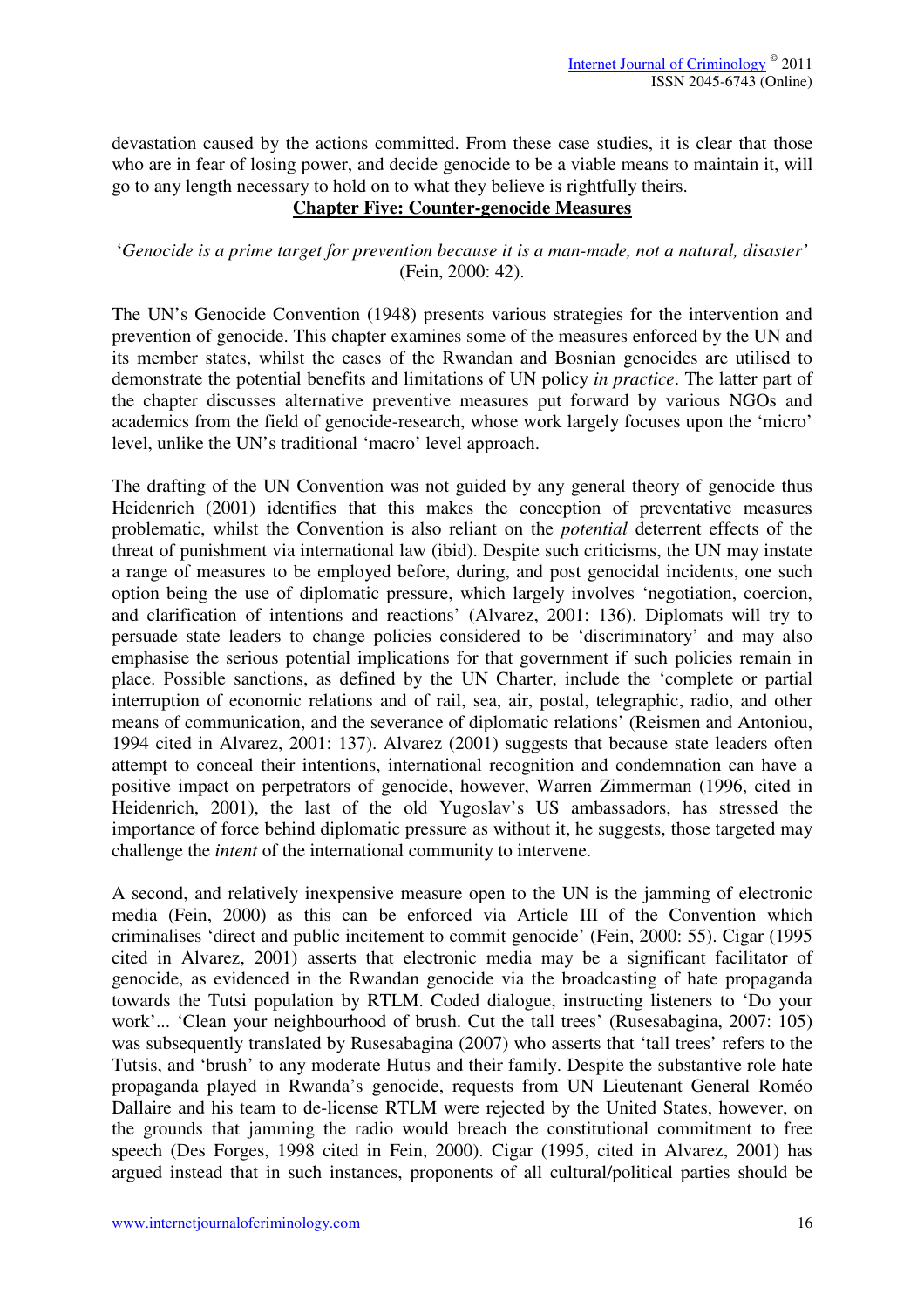given the forum to broadcast their arguments, whilst Dallaire (1995, cited in Heidenrich, 2001: 180) supports the creation of UN-based media which must 'present the facts on a situation and not be reacting to false reports, propaganda, hype or deliberate disinformation'. There are, however, two potential difficulties with this approach, as the target population may be so indoctrinated that outside information will have only a marginal impact (Cigar, 1995 cited in Alvarez, 2001) whilst 'outside' information may itself be perceived as propaganda (Alvarez, 2001).

An alternative option available to the UN is the deployment of a peacekeeping force to the country of interest, a notion defined as 'the deployment of a United Nations presence in the field, hitherto with the *consent* of all the parties concerned, normally involving United Nations military and/or police personnel and frequently civilians as well' (Boutrous-Ghali, 1992 cited in Heidenrich, 2001: 148: *emphasis added*). Agreement to peacekeeping from all parties usually involves persuasion, and perhaps most importantly, *acceptance*, thus once deployed, the mandate authorised by the UN becomes the peacekeeping force's most important document as it contains all the details of the mission, including the specified number of troops required and their international legal authority. In the case of Rwanda, the signing of the Arusha Accords in August 1993 called for the UN Security Council to deploy a peacekeeping force within five weeks, however, the UN took two months to decide on the mandate (Heidenrich, 2001), finally appointing Lieutenant General Roméo Dallaire as Force Commander of the mission, named the 'United Nations Assistance Mission *for* Rwanda (UNAMIR)' (Dallaire, 2004: 92: *emphasis added*). The UN mission's purpose, created by Security Council Resolution 872, was to sustain the region's cease-fire, agreed through the Arusha Accords (Lopez, 2000), whilst also supporting the inauguration of a transitional Government (United Nations, 2001), however, these aims were not met. It took five months for the authorised troop strength to reach 2,548 (ibid), which had significant consequences for both Rwanda and UNAMIR as preparation for the genocide was already in operation. Despite receiving intelligence regarding preparations for mass killing of the Tutsi population, and subsequent pleas to the Security Council to act on this information, Dallaire was repeatedly told that it was not in his mandate to do so (Dallaire, 2004). On the  $21<sup>st</sup>$  April 1994, by Resolution 912, the Security Council reduced UNAMIR's strength by ninety per cent, from 2,458 to 270 (United Nations, 2001), a decision actively supported by the French Government, who later watched the US first block and then delay efforts to establish UNAMIR II (Dallaire and Manocha, 2007). One of the direct consequences of this withdrawal was the murder of 2,000 men, women, and children at the Dom Bosco camp, by Hutu militia who had been close by with machetes, and moved in to murder all those at the camp after the Belgian troops were withdrawn (Bradshaw, 2004).

The UN often designates 'safe havens' or 'safe areas', however, these are not places for 'normal' life but instead, are places where the persecuted can go to *survive* (Heidenrich, 2001) and alongside peacekeeping forces, safe areas *must* also be consented to by the surrounding forces. Resolution 819 was adopted by the Security Council on 16 April 1993 demanding Srebrenica, in Bosnia, and all surrounding areas be treated as a safe area and be free from attack by all parties (United Nations, 1996), whilst the following month saw the adoption of resolution 824 which declared five additional safe areas in Bosnia (ibid). In all six cities, the UN Security Council demanded withdrawal of all paramilitary units, and to allow its peacekeeping force, United Nations Protection Force (UNPROFOR), and international humanitarian agencies free access to all safe areas. The Council later authorised (via resolution 836) for UNPROFOR 'to take necessary measures, including the use of force,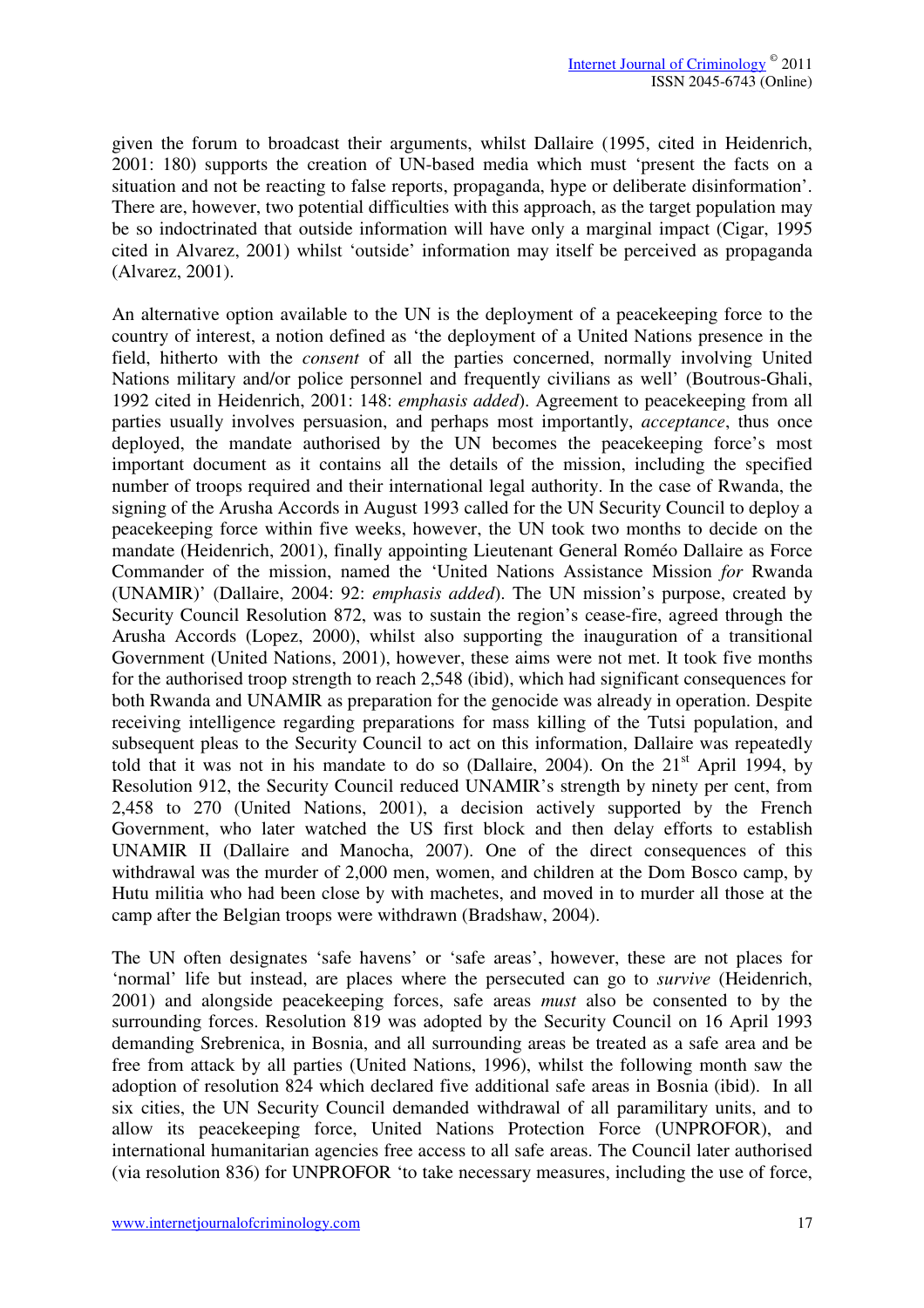in reply to bombardments against the safe areas or to armed incursion into them or...deliberate obstruction to the freedom of...protected humanitarian convoys' (United Nations, 1996). Despite this resolution, many of the humanitarian convoys' supplies were raided en route to the safe areas, with little or no consequences, whilst the conditions of the safe areas were poor, with Srebrenica described as being overcrowded, grim and unsanitary (Heidenrich, 2001). The original plan for Srebrenica's safe area included the presence of between 1,200 and 5,600 UN troops, however, the maximum number of soldiers reached only 510 at the beginning of March 1994, and Srebrenica was subsequently captured by Bosnian Serbs in July 1995. It has been estimated that 30,000 Muslims were expelled, or 'ethnically cleansed', from the safe area, and up to 8,000 Muslim men and boys were executed en masse (ibid), thus demonstrating the need for real commitment from member states to deploy the required number of troops to safe areas.

Peacekeeping, as illustrated above, can be unsuccessful when intervening in conflicts that are already underway, thus Peace *enforcement* was devised as a way to overcome the difficulties faced by peacekeepers (ibid). Peace enforcement operations often take months to assemble and orchestrate, and entail using military power to halt mass atrocities. The UNPROFOR operation in Bosnia was left with a deficit in troops when large numbers were sent to neighbouring Croatia and Macedonia, and this left the Bosnian safe areas vulnerable to attack. By expelling the occupants from Srebrenica and other safe areas, the Bosnian-Serbs lost their influence over UNPROFOR which enabled NATO to deploy Operation 'Deliberate Force', a two-week bombing campaign against them (ibid). This marked the beginning of *actual* peace enforcement in the Bosnian genocide and led to the signing of the Dayton peace accords (Pirnie and Simons, 1996 cited in Heidenrich, 2001). Perhaps more crucially, alongside the peace accords was the introduction of an Implementation Force (IFOR) (Heidenrich, 2001) which brought a halt to the conflict as over 50,000 heavily armed troops, two and a half times that of UNPROFOR, entered the region to enforce and maintain peace (ibid). The presence of UNPROFOR in Bosnia and the decisions made by the Security Council have, however, been criticised for hampering the ability to halt 'ethnic cleansing' in the region and inadvertently prolonging the War (ibid). For two years, France and Britain repeatedly blocked initiatives to use NATO in this way as they feared the UN troops would face reprisals if they did so. Heidenrich (2001) has pointed out that this fear was justified, as a number of UN troops were taken hostage when NATO's airpower became more forceful.

As such, there are a number of issues to consider when using military intervention in genocidal conflicts including the deployment of a sufficient number of troops to perform successful peace enforcement (Alvarez, 2001); the affect such actions may have on the affected communities as prolonged violence may brutalise them further (ibid); the effect the action will have on neighbouring states where the conflict may overflow (ibid); and having a identifiable and physical target (Heidenrich, 2001). Military intervention in genocidal conflict is, therefore, often the secondary objective, meaning genocide can continue until international forces have achieved their primary objective (ibid). Perhaps the most significant issue to face when discussing military genocide intervention, however, is the political will to *actually intervene*. The international response to the 1994 Rwandan genocide was heavily dictated by the United States who, as one of the five members of the Security Council, arguably has the most influence of all member states. The US State Department continually resisted the use of the term 'genocide', instead insisting that 'only "acts of genocide" were occurring' (Bradshaw, 2004). This effectively demonstrated to the extremist Hutu's in Rwanda that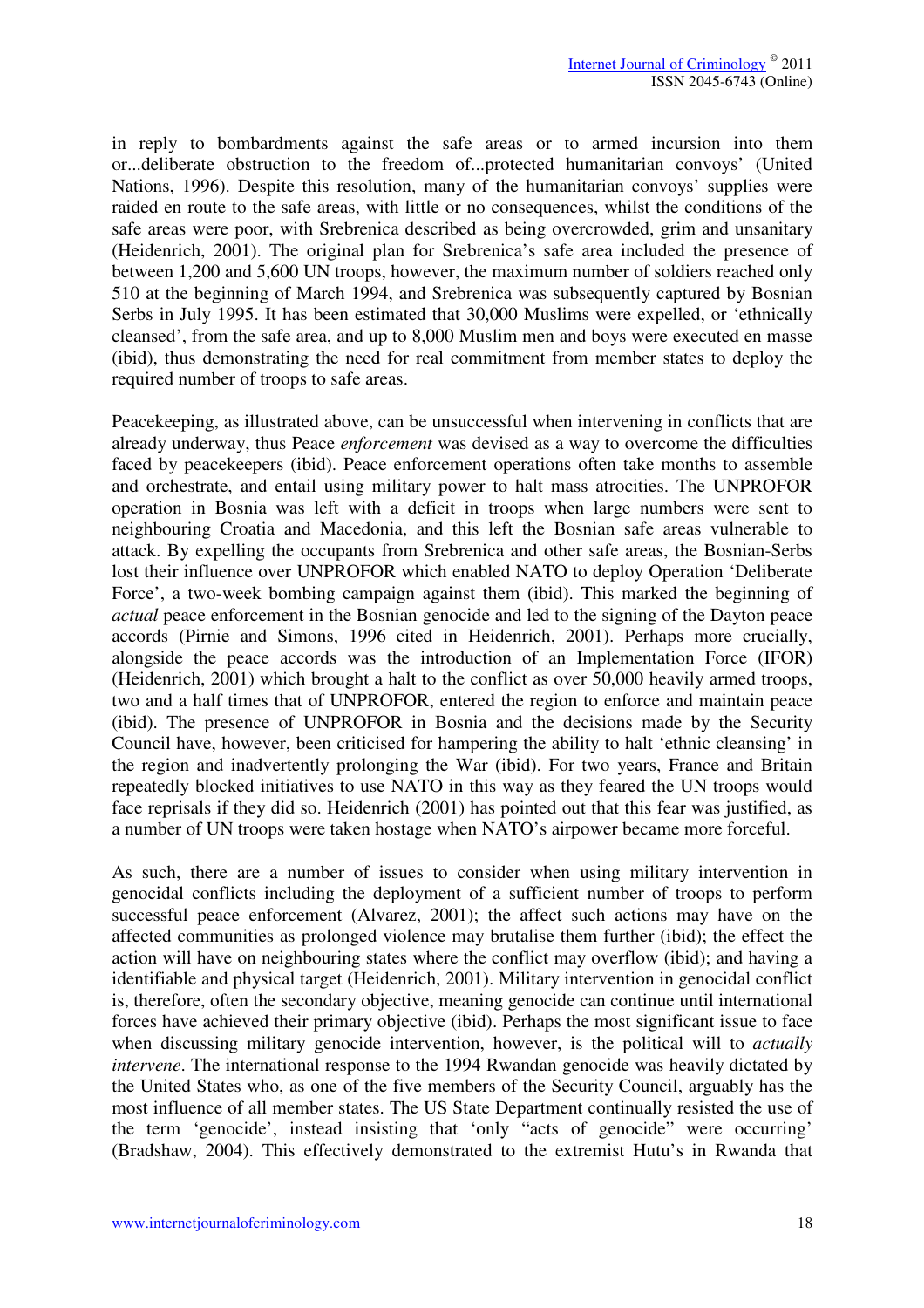international intervention was unlikely, an argument reinforced by the information given to James Woods, a deputy assistant secretary of state in the United States, by his superior:

'if something happens in Rwanda-Burundi, we don't care. Take it off the list... US national interest is not involved...we can't put all these silly humanitarian issues on lists like important problems like the Middle East and North Korea and so on' (Frontline, 2000 cited in Alvarez, 2001: 137) .

The final UN intervention measure of note is 'humanitarian operations', particularly as genocides have been argued to cause more refugees than any other natural or man-made disaster (Fein, 1994, cited in Dallaire and Manocha, 2007), with refugees often flooding into neighbouring states causing major public health and food emergencies (ibid). The UN Security Council authorised 'Opération Turquoise', a French-led humanitarian operation in south-western Rwanda in June 1994, which was conducted until UNAMIR II was able to take over in late August of the same year (United Nations, 2001; Dallaire and Maocha, 2007; Heidenrich, 2001). The part of Rwanda where the operation was deployed was a safe area for fleeing refugees, and unlike UNAMIR, the mission had a Chapter Seven mandate which meant any force necessary to achieve peace was authorised. The safe area held approximately 3 million people, most of whom were Hutu, not Tutsi (ibid), however, the military-based response was 'too little too late', as the UN were faced with a substantive humanitarian problem for which they were unprepared (Prunier, 1995 cited in Heidenrich, 2001). This short-term peace-enforcement cost an estimated \$100 million, whereas from April 1994 to December 1995, international assistance to Rwanda was over \$2 billion, 'a 20:1 ratio for the cost of assistance to that of prevention' (Eriksson, 1996 cited in Fein, 2000: 43). This illustrates, therefore, that from an economic standpoint, intervention is a more cost-effective measure than a purely humanitarian response to genocide.

To address the aforementioned arguments in relation to the practicability of counter-genocide measures, the first factor to note is that there *are* warning signs of future genocides, described by Jones (2006) as: a history of conflict or actual genocide; financial crisis; hate propaganda; discriminatory legislation; and severe state repression. In the cases of Rwanda and Bosnia, at least four, if not all of these warning signs were identifiable prior to the genocides that occurred in both countries. According to Kuper (1985), genocide is best prevented in its early stages when these warning signs appear and he argues for impartial information to be gathered about potential genocides as part of an early warning system, which would form the foundation for required future action. This has been supported by commentators such as Heidenrich (2001), who has emphasised the necessity of reaching those who still have some degree of tolerance and optimism in order to be successful in stopping genocide before it escalates. To provide such intervention, an early warning system is required which in turn, according to Heidenrich, requires global monitoring by appropriate actors. As demonstrated above, states are often concerned at the costs incurred by genocide prevention, however, if an ongoing monitoring system was put in place and utilised by the international community, it would become a cost-effective preventive tool (ibid). Furthermore, successful genocide prevention can take a substantive period of time to organise as the UN who, currently, are the only agent worldwide equipped to respond to such situations, require anything over three months to agree and arrange a mandate and peacekeeping force. Therefore, an early warning system may be justified in this context (ibid).

The proposal of the implementation of an early warning system has, however, suffered criticism as having sufficient warning has scarcely been a problem in regards to genocide; it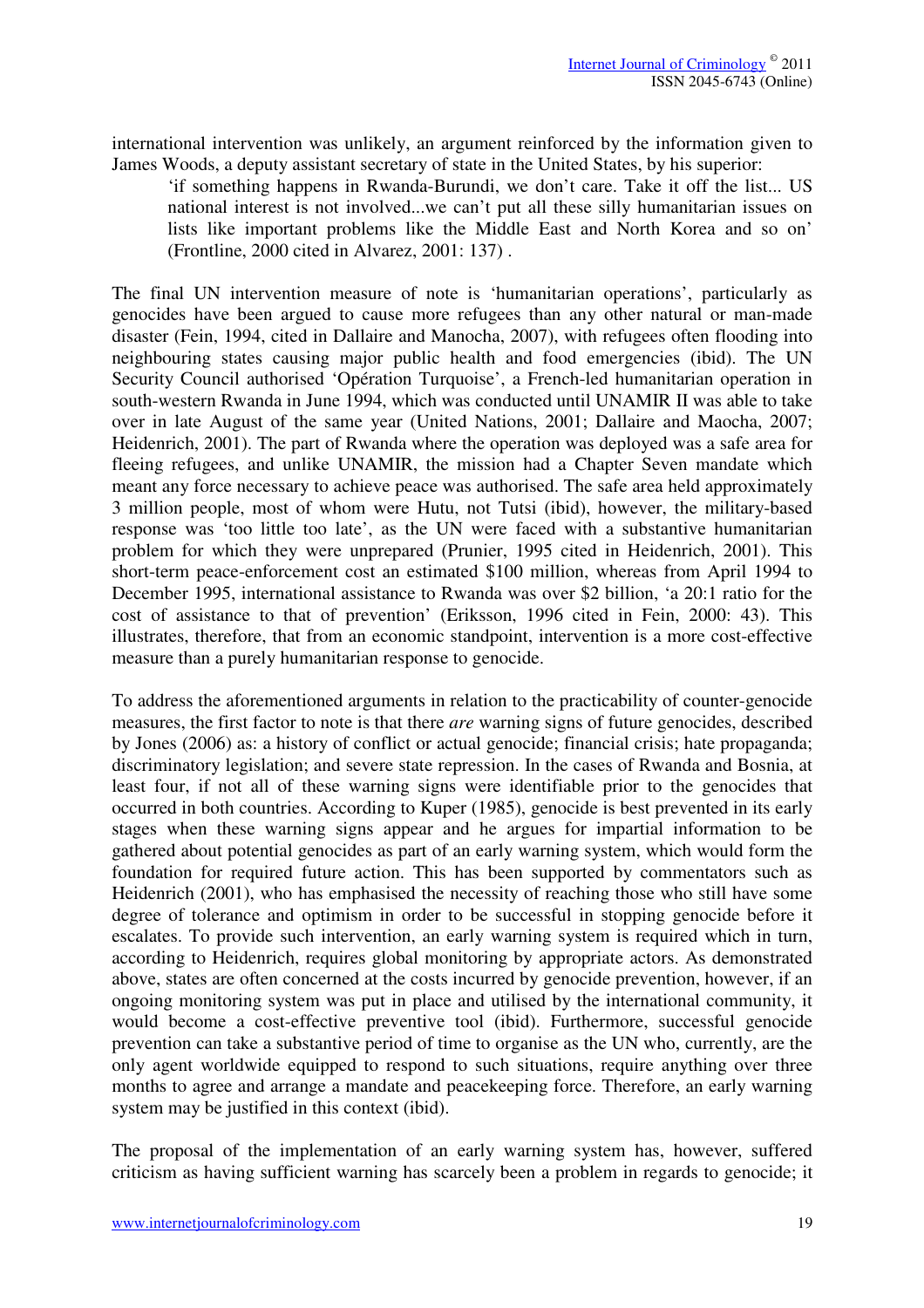is when the warnings are ignored that creates the problem (ibid). To overcome this, Stanton (2008) suggests that the warning system be independent of the UN to avoid aggravating any individual member states, whilst he proposes instead, the introduction of a Genocide Prevention Centre to hold a working relationship with the UN's Special Advisor. The Centre would serve to validate reports received from NGOs and human right groups around the world (ibid) as organisations such as the International Committee of the Red Cross (ICRC), Human Rights Watch, and the International Crisis Group currently have global representatives that can facilitate this process (Heidenrich, 2001). Stanton (2008) has stated that the information gathered by these organisations would be available for the Special Advisor and Secretary General of the UN to formulate recommendations for the Security Council. Once established, information gathering should continue by NGOs independent of the UN in order for the Centre to remain unbiased to the self-interest of member states (ibid). As with all the measures discussed in this chapter, however, an early warning system requires political will to render it effective (Stanton, 2005).

Fundamentally, one of the most important issues within genocide prevention is a full understanding of its root causes. Often genocide is assumed to be the result of ancient tribal or ethnic conflict, however, as demonstrated above by Jones (2006), there are many factors involved that increase the likelihood of future genocide. In order to successfully prevent genocide, false assumptions must be countered with accurate data, thus NGOs and specialist academics, those who are most knowledgeable on the subject, are the appropriate actors to work towards and help facilitate the prevention of genocide (Stanton, 2008). As such, early warning is a vital preventive measure, as Stanton (2005: 272) asserts, 'World leaders must never again have the excuse that they "didn't know"'.

Charny (1999 cited in Jones, 2006) and Stanton (2008) have both proposed for a standing response force to be deployed immediately in response to authenticated reporting of genocidal acts. Stanton (2008) proposes the creation of a UN force that is composed of volunteers from around the world, with the support of major military powers who train together for the purpose of peace-keeping, whilst training would include both military *and* non-military functions to effectively intervene in genocidal conflict (ibid). Similarly, Charny (1999 cited in Jones, 2006) suggests that an International Peace Army be created and divided into three units: military; medical and humanitarian; and for rebuilding communities, with the aim of the third unit to build safe and tolerant communities through reconciliation. The five permanent member states of the UN Security Council are yet to support either of these forces; however, Stanton (2008) asserts that the time *will* come for their creation.

Staub (2000; 2001; 2006) has written extensively on the importance of healing, forgiving, and reconciliation after victimisation, emphasising that if victimised groups are not sufficiently healed after conflict, it increases the risk of them becoming a perpetrator of violence, often through what they perceive as 'retribution' (Staub, 2001). Healing requires victimised individuals to engage with their previous traumatising experience under safe conditions as it helps reduce people's repressed negative emotions and painful memories (Staub, 2000; Herman, 1992 cited in Staub, 2006; Pearlman and Saakvitne, 1995 cited in Staub, 2006; Staub, 2006). To reduce the likelihood of further mass violence in the future, therefore, it is necessary to heal the emotional wounds of the victims *and* perpetrators, as well as actively seeking punishment for perpetrators. The punishment of perpetrators communicates to victims that such acts are not regarded as acceptable or normal, and helps to recreate trust in the community (Staub 1998; 1999 cited in Staub, 2001), whilst successful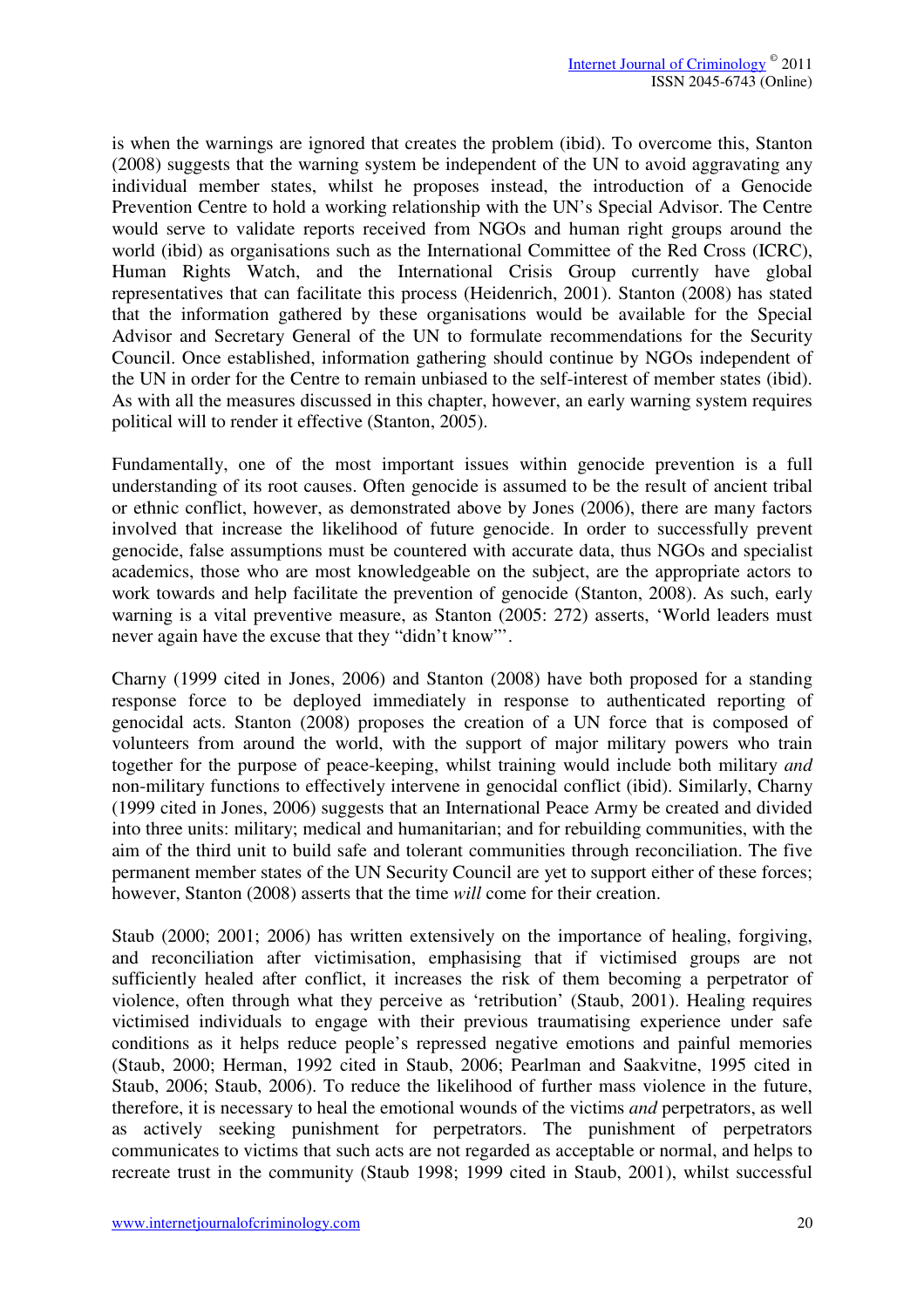healing can make reconciliation possible (Staub, 2001). Galtung (2001 cited in Staub, 2006: 273) has defined reconciliation as 'the process of healing the traumas of both victims and perpetrators after violence, providing a closure of the bad relations', and is crucial in highlighting that the future is *not* defined by the past (Staub, 2000; 2006). In addition, forgiving is required for reconciliation to begin, however, the notion of forgiveness can be understandably difficult for those who have lived through atrocities such as genocide, and it may be difficult to forgive those who simply belong to the perpetrator group yet have not actively participated themselves (Staub, 2000). Healing, reconciliation and forgiveness each contribute to the basic needs of humanity, which Staub (2000: 377) has described as 'security, positive identity, positive connection to other people, and a comprehension of reality that offers hope'. A project based on these principles has been held in Rwanda by Staub et al (1999 cited in Staub, 2000) who trained a number of local organisations for the project. The content included having people write and think about their experiences and then sharing them in a group setting, learning about the backgrounds of other genocides, and learning about the impact such trauma has on individuals (Staub, 2000). Staub (2000: 378) has reported that learning about the root causes of genocide had a 'profound impact on participants', for they began to perceive perpetrators' *acts* as evil, rather than individuals themselves as inherently evil.

A further recommendation from Staub (2006) is for schools to promote reconciliation, an idea which has been proposed by various other commentators such as Kennedy (2008). Kennedy (2008) has discussed the need for further education by suggesting three components which are necessary in educational programmes' content, the first of which is 'teaching about genocide' (2008: 2) which Kennedy asserts must be comparative. Personal accounts and facts from pre and post genocide are deemed appropriate content for educational programmes, whilst the patterns and unique factors that are identifiable within individual genocides can highlight future dangers to be aware of and respond to (ibid). The second component is 'educating against genocide', which focuses on raising awareness of the ways individuals are isolated prior to and during genocide through propaganda and 'othering', with the aim of teaching students how to identify and resist this manipulation (ibid). The third and final of Kennedy's (2008: 3) components is 'educating to prevent genocide' 'where we encounter the world of the bystander'. The intention here is to move away from passivity and toward positive action by making individuals aware of what they *can* do to help prevent genocide from happening (ibid).

As demonstrated in the second part of this chapter, the UN is not the sole organisation that can attempt to prevent genocide from occurring, thus what is clear is that a multi-faceted approach is necessary. The role that NGOs play is a crucial one, especially in relation to facilitating genocide education, and reconciling different cultural groups within a community. However, without the creation of an early warning system, the international community remain reliant on the UN for primary intervention in those situations where genocide appears to be likely, or where such actions have already occurred. Using the examples of the Bosnian and Rwandan genocides to demonstrate UN policy *in practice*, the importance of political will to intervene at the right time, with the correct equipment, and the necessary number of troops, is a significant issue in relation to genocidal incidents. When sanctions are implemented at the correct time, genocidal regimes can be halted in their preparation stage, however, the question may be raised as to what right the UN to intervene, and for what purposes? These are questions often left unanswered, as member states are largely concerned with protecting their own national interests rather than their international obligation to acknowledge and intervene in crimes against humanity (Dallaire and Manocha, 2007). As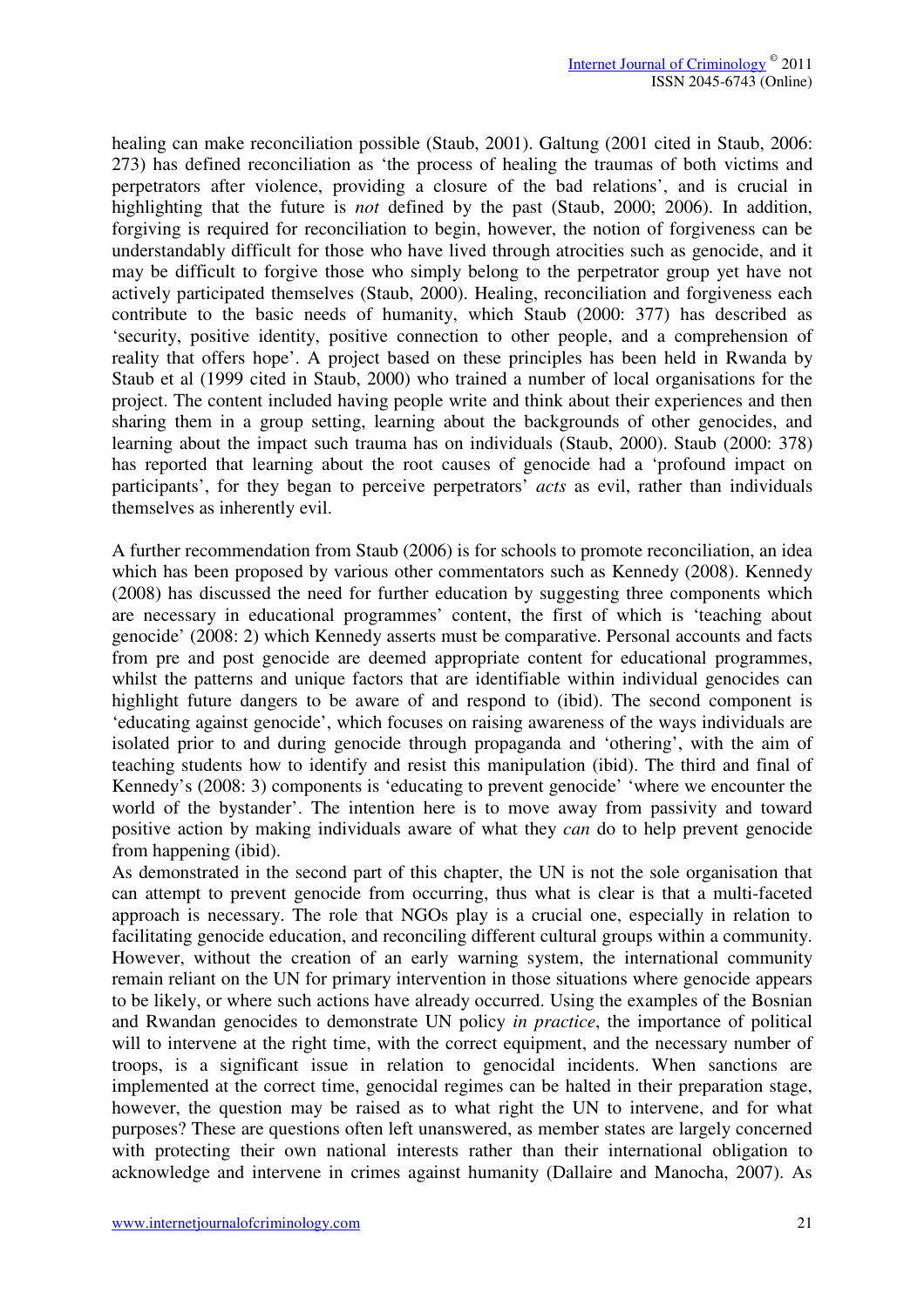Mendez (2007: 226) has pointed out, the UN Counter-Genocide Convention focuses upon punishment more than prevention, based largely on the notion that such an approach has a deterrent effect, although the Convention does oblige states to implement all measures in 'their power to prevent the commission of the crime of genocide…' According to Heidenrich (2001: 20), the UN can no longer be relied upon to take preventive action against genocide, but 'remains the most effective agent for this purpose'. Nonetheless, as Alvarez (2001: 141) has noted, '...even with the limitations inherent in each form of intervention, the risks of not doing anything are far greater.'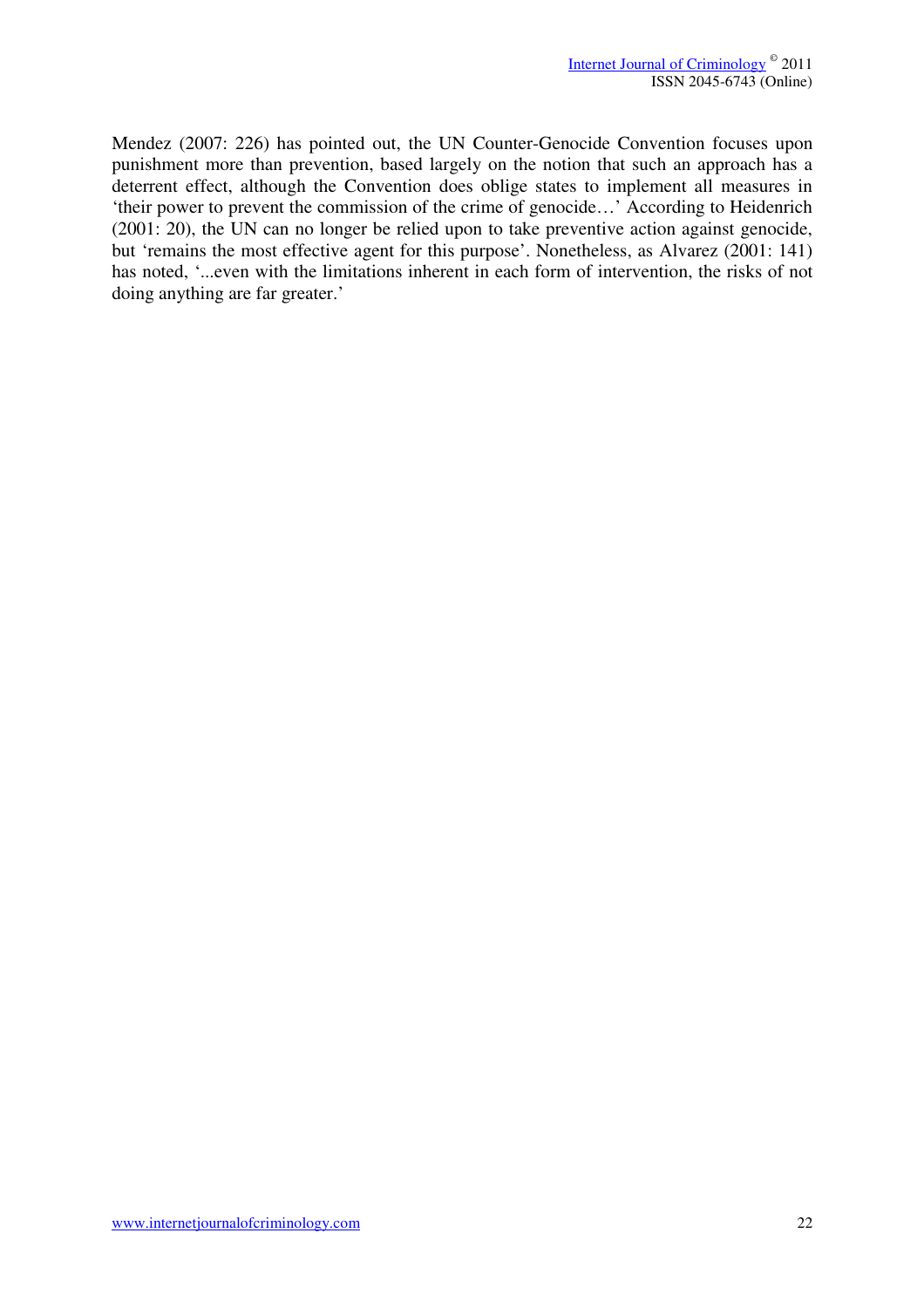## **Chapter Six: Conclusion/Future Directions**

*'Of all forms of wisdom, hindsight is by general consent the least merciful, the most unforgiving'* (Fletcher, 1999 cited in Favez, 1999: 1). *'We choose to murder. We choose to be indifferent. Or we choose to rescue others. The choice is ours'* (Heidenrich, 2001: 262).

This thesis has demonstrated the complex nature of genocide, and the difficulty of implementing policy aimed to prevent and intervene in it. Genocide is the most devastating crime that anyone can participate in, however it is a crime that is under researched and understated. As an international crime, genocide is a universal threat, for according to Alvarez (2001: 10) 'more and more, it seems, genocide is the preferred method for destroying perceived enemies.' Too often governments avoid intervention in genocidal crimes, as unfortunately, throughout history there have been few military interventions launched with the primary aim being to stop genocide (Heidenrich, 2001).

Chapter three demonstrated it is the situation that facilitates genocidal participation; thus, in order to prevent genocide on a micro level it is necessary to prevent genocide at the macro level. However, whilst the situation is to blame, most importantly it is the *escalation* of the situation that needs to be tackled; therefore, intervention needs to be early on in Stanton's eight stages to prevent this escalation. Structural understanding of genocide can help facilitate its prevention (Stanton, 1998; 2008), for that reason education on risk factors and early warning signs are a vital starting point for every society. Stanton (1998; 2008) has suggested that universalistic institutions promoting tolerance, diversity and understanding can make a significant impact on preventing and halting the genocidal process. However, education may not work in all cases; for example, prejudicial feelings may be so deep-rooted that individuals remain adamant in their beliefs. This may be the case for past perpetrators who find it difficult to admit their wrongdoing, for it will mean having to deal with the consequences and guilt from their past actions. Although laws and policies can ban racism and prejudice, they may not always have the intended influence on society, for example Hans Friedrich (cited in BBC, 2005), an ex-SS officer, admitted to still having hatred toward the Jews calling it his 'unshakeable conviction.' Nevertheless, new laws and policies *will* eventually become the norm for the majority. Furthermore, Harff (2003) has argued that societies who have had previous genocides are three times more likely to be at risk of another in the future, therefore, it is vital to deal with the aftermath of genocide, through education, reconciliation and healing (Staub, 2000).

To date genocide intervention occurs at the latter stages of Stanton's eight stage model, despite the other stages taking place. It may in fact be up to the international community to influence governments to intervene at earlier stages, as international condemnation can force governments into action; when Omarska camp was forced to close in July 1992 is just one example (Helsinki Watch, 1993). Failure to act appropriately can have disastrous effects not just for the country of genocidal origin, but neighbouring countries also. For example, the Hutu refugees from the Rwandan genocide, including many of the perpetrators, are currently in conflict with the Congolese army due to a fight over control of mineral mines in the Democratic Republic of Congo. As a result, the Congo has become infamous for being the 'world's most dangerous place for women' (BBC, 2011). Arguably, if the Rwandan genocide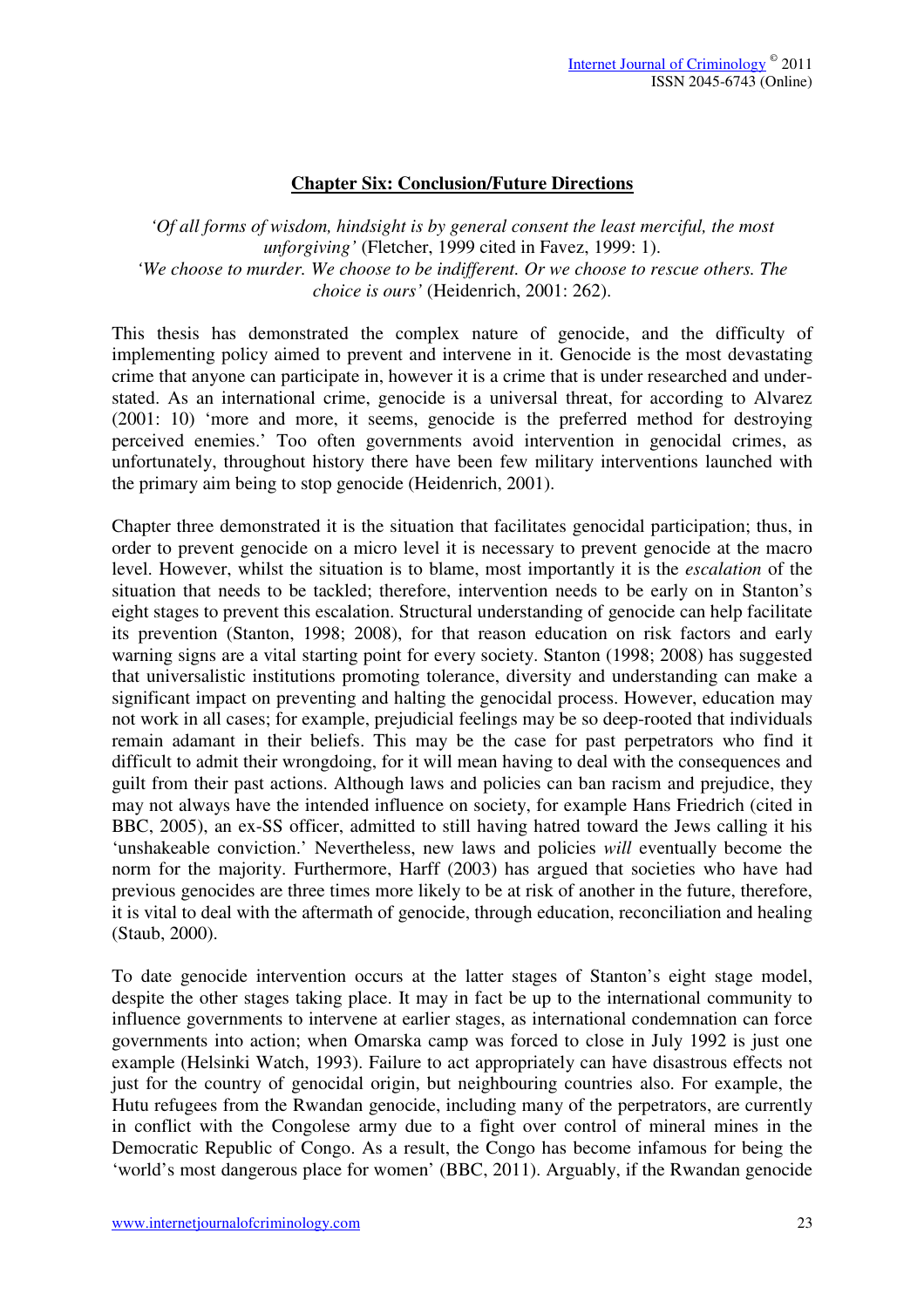had been dealt with appropriately by the UN and its member states, consequences such as this would not occur.

Fundamentally, it is the problem of political will that must be addressed for genocide to be successfully prevented at present and in the future. A viable solution, suggested by Stanton (2008), would be to force national leaders to learn that they must stop genocides or face the consequence of being voted out of office by creating a world-wide movement to end genocide. Essentially, it is governments who have the power to commit genocide, therefore, it is governments who have the power to prevent it. National interests must not only focus on military and financial need, but the need of humanity, as all that is necessary 'For evil to triumph...is…for good men to do nothing' (Burke, 1729-1797 cited in Imperial War Museum, 2010).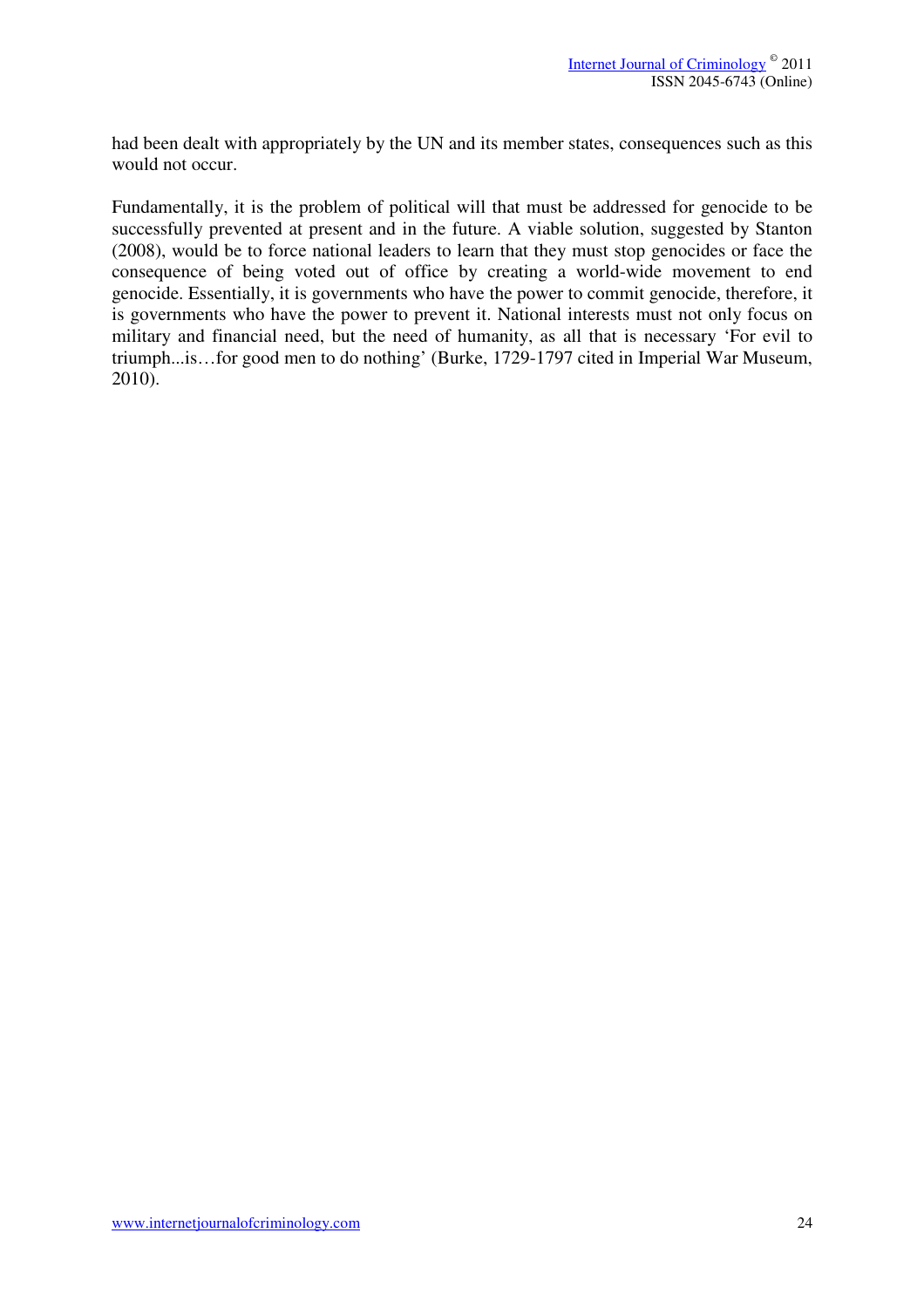## **References**

Adler, R.N., Smith, J., Fishman, P. & Larson, E.B. (2004) 'To Prevent, React and Rebuild: Health Research and the Prevention of Genocide', *Health Services Research* 39(6): pp. 2027- 2052

Allport, G.W. (1954) *The Nature of Prejudice*, Reading: Addison-Wesley Publishing Company

Alvarez, A. (2001) *Governments, Citizens, and Genocide: A Comparative and Interdisciplinary Approach*, Bloomington: Indiana University Press

Alvarez, A. & Bachman, R. (2008) *Violence: The Enduring Problem*, California: Sage

BBC (1995) *Death of Yugoslavia* (VHS), London: Brian Lapping Associates, 3rd September

BBC (2005) *Auschwitz: The Nazis & 'The Final Solution'* (VHS), London: BBC, 14th February

BBC (2011) The *World's Most Dangerous Place for Women*, (VHS), London: BBC, 17th February

Berkowitz, L. & Green, J.A. (1962) 'The Stimulus Qualities of the Scapegoat', *Journal of Abnormal and Social Psychology* 64(4): pp. 293-301

Bradshaw, S. (2004) 'When good men do nothing' [online] Available at: http://news.bbc.co.uk/1/hi/programmes/panorama/3577575.stm, Accessed: 19/10/10

Bryman, A. (2008) *Social Research Methods*, Edition 3, Oxford: Oxford University Press

Cigar, N. (2000) *Genocide in Bosnia: The Policy of 'Ethnic Cleansing'*, College Station: Texas A & M Press

Cohen, S. (2001) *States of Denial: Knowing about Atrocities and Suffering*, Cambridge: Polity Press

Dallaire, R. (2004) *Shake Hands with the Devil: The Failure of Humanity in Rwanda*, London: Arrow Books Limited

Dallaire, R. & Manocha, K. (2007) 'The Major Powers and the Genocide in Rwanda' in R. Henham & P. Behrens (eds.) *The Criminal Law of Genocide: International, Comparative and Contextual Aspects*, Aldershot: Ashgate: pp. 61-71

Day, L.E. & Vandiver, M. (2000) 'Criminology and genocide studies: Notes on what might have been and what still could be', *Crime, Law and Social Change* 34(1): pp. 43-59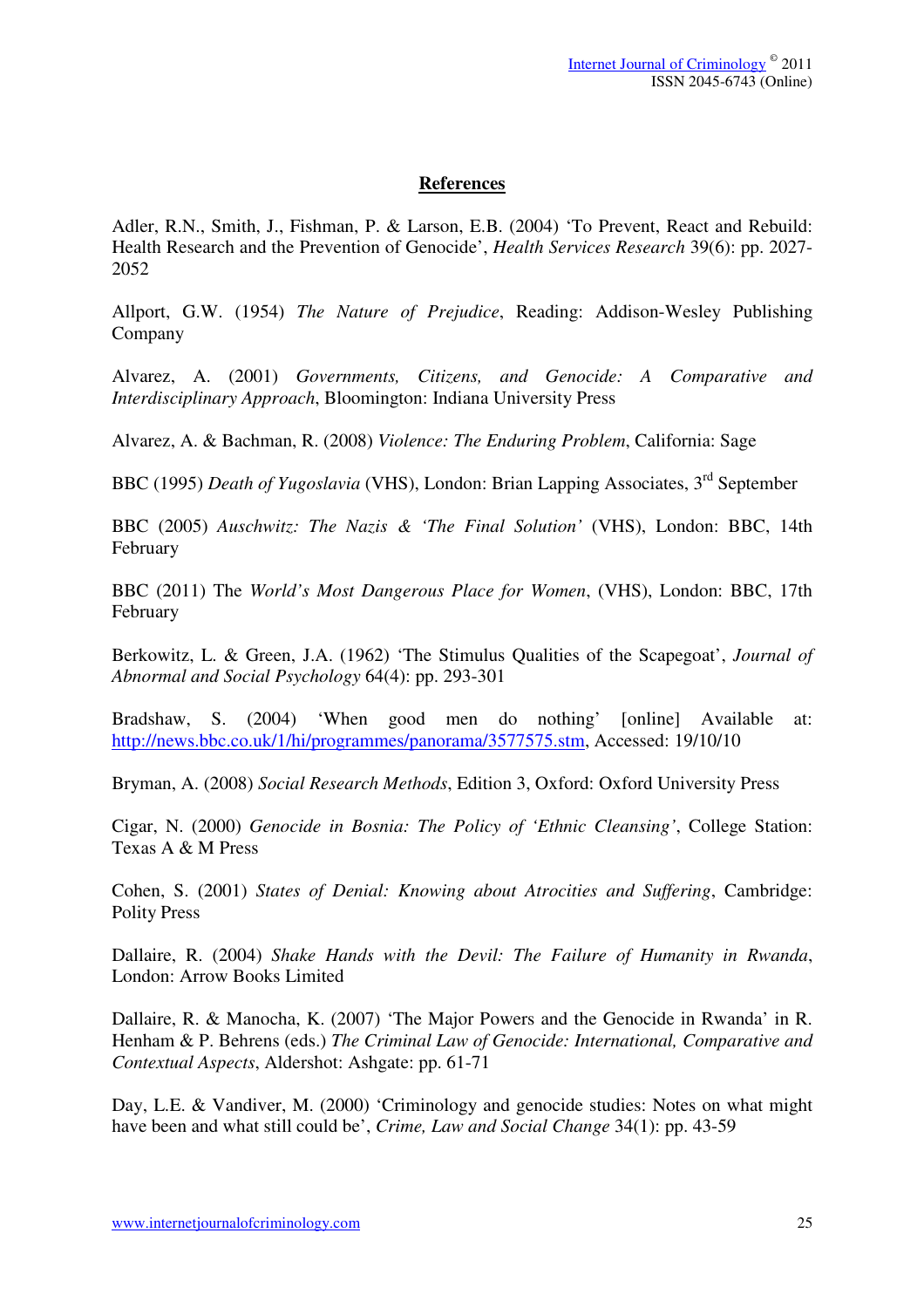Denscombe, M. (2003) *The Good Research Guide*, Edition 2, Buckingham: Open University Press

Des Forges, A. (1999) *Leave None to Tell the Story: The Genocide*, New York: Human Rights Watch

Fein, H. (2000) 'The Three P's of Genocide Prevention: With Application to a Genocide Foretold – Rwanda' in N. Riemer (ed.) *Protection against Genocide: Mission Impossible?* Westport: Praeger Publishers: pp. 41-66

Goldhagen, D.J. (1997) *Hitler's Willing Executioners: Ordinary Germans and the Holocaust*, London: Abacus

Gourevitch, P. (2000) *We wish to inform you that tomorrow we will be killed with our families*, London: Pan Macmillan

Harff, B. (2003) 'No Lessons Learnt from the Holocaust? Assessing Risks of Genocide and Political Mass Murder since 1955', *American Political Science Review* 97(1): pp. 57-73

Heidenrich, J.G. (2001) *How to Prevent Genocide: a guide for policy-makers, scholars, and the concerned citizen*, Westport: Praegar Publishers

Helsinki Watch (1993) *War Crimes in Bosnia-Herzegovina*, Volume II, New York: Human Rights Watch

Ilibagiza, I. (2006) *Left to Tell*, London: Hay House

Imperial War Museum (2000) *The Holocaust: The Holocaust Exhibition at Imperial War Museum London*, London: Imperial War Museum

Imperial War Museum (2010) *Imperial War Museum London*, London: Imperial War Museum

Jones, A. (2006) *Genocide: A Comprehensive Introduction*, Edition 1, London: Routledge

Kennedy, E.J. (2008) *Redefining Genocide Education,* Minnesota: Center for Holocaust and Genocide Studies

Kuper, L. (1985) *The Prevention of Genocide,* New Haven: Yale University Press

Lopez, G.A. (2000) 'Economic Sanctions and Genocide: Too Little, Too Late, and Sometimes Too Much' in N. Reimer (ed.) *Protection against Genocide: Mission Impossible?*  Westport: Praeger Publishers: pp. 67-84

Melvern, L.R. (2007) *A people betrayed: The role of the west in Rwanda's genocide*, London: Zed Books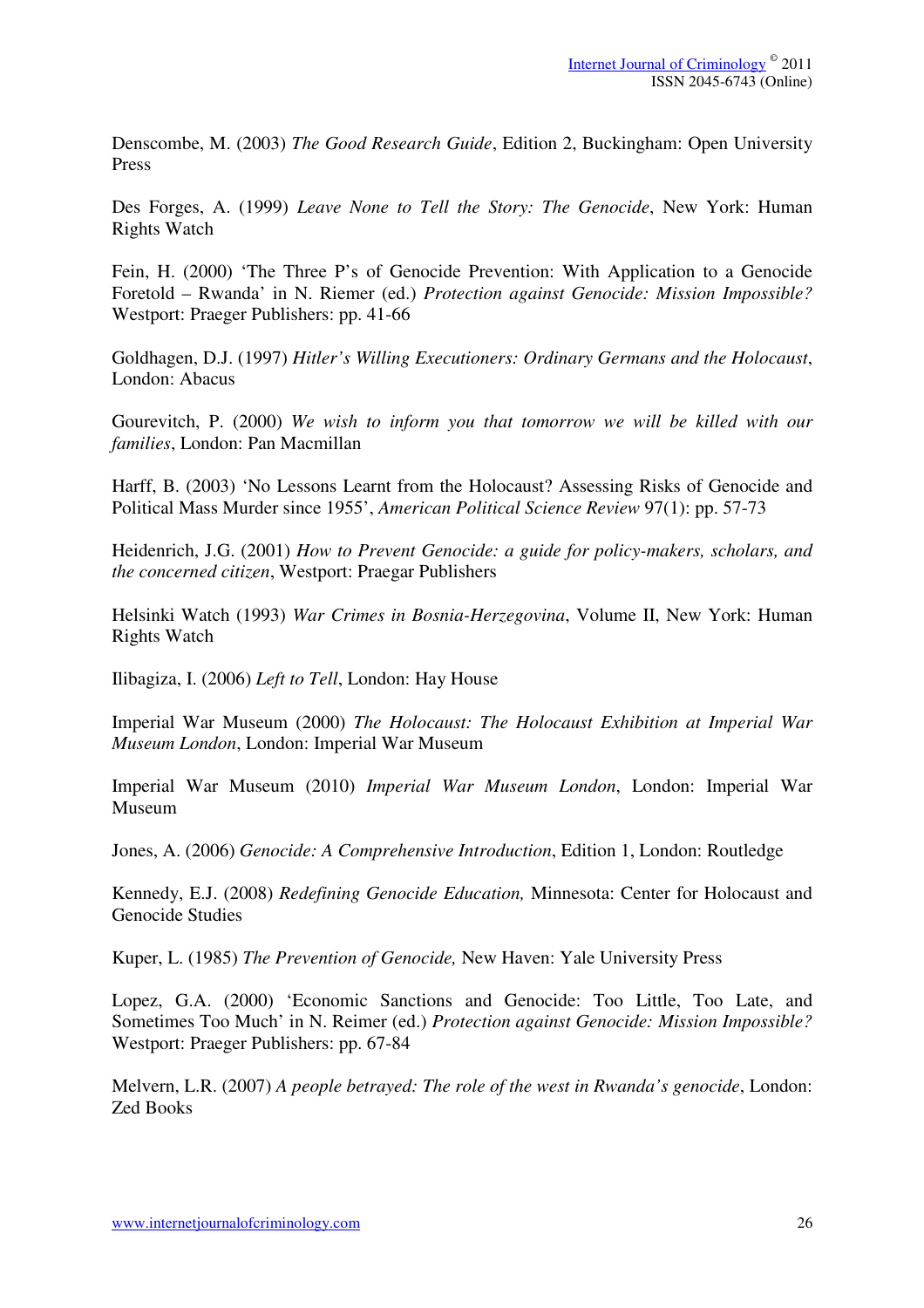Mendez, J.E. (2007) 'The United Nations and the Prevention of Genocide' in R. Henham & P. Behrens (eds.) *The Criminal Law of Genocide: International, Comparative and Contextual Aspects*, Aldershot: Ashgate: pp. 225-230

NATO (2001) *NATO Handbook*, Brussels: NATO OIP Nelson, T.D. (2006) *The Psychology of Prejudice*, Edition 2, Boston: Pearson Education Ltd.

Neubacher, F. (2006) 'How can it happen that horrendous state crimes are perpetrated? An overview of criminological theories', *Journal of International Criminal Justice* 4(4): pp. 787- 799

Newburn, T. (2007) *Criminology*, Collumpton: Willan

Noaks, L. & Wincup, E. (2004) *Criminological Research: Understanding Qualitative Methods*, London: Sage

Panorama (1997) *Facing up to Genocide: Valentina's Story* (VHS), London: BBC, 10<sup>th</sup> February

Panorama (1998) *When Good Men Do Nothing* (VHS), London: BBC, 7<sup>th</sup> December

Peace Pledge Union (2011) 'Talking About genocides: Bosnia 1995' [online] Available at: http://www.ppu.org.uk/genocide/g\_bosnia.html, Accessed: 28/01/11

Quayle, P. (2005) 'Unimaginable Evil: The Legislative Limitations of the Genocide Convention', *International Criminal Law Review* 5(3): pp. 363-372

Rusesabagina, P. (2007) *An Ordinary Man: The True Story Behind Hotel Rwanda*, London: Bloomsbury

Srebrenica Genocide Blog (2008) 'Remembering Concentration Camps in Bosnia' [online] Available at: http://srebrenica-genocide.blogspot.com/2008/08/concentration-camps-inbosnia.html, Accessed: 30/01/11

Stanton, G.H. (1998) *The 8 Stages of Genocide,* Paper GS01, USA: Yale University

Stanton, G.H. (2005) 'Early Warning' in D. Shelton (ed.) *Encyclopedia of Genocide and Crimes Against Humanity*, Volume 3, Farmington Hills, MI: Thomson Gale: pp. 271 – 273

Stanton, G.H. (2008) 'Building an Anti Genocide Regime' in S. Totten (ed.) *The Prevention and Intervention of Genocide: Genocide - A critical bibliographic review,* Volume 6, New Jersey: Transaction: pp. 281-302

Staub, E. (2000) 'Genocide and Mass Killing: Origins, Prevention, Healing and Reconciliation', *Political Psychology* 21(2): pp. 367-382

Staub, E. (2001) 'Individual and Group Identities in Genocide and Mass Killing' in R.D. Ashmore, L. Jussim & D. Wilder (eds.) *Social Identity, Intergroup Conflict, and Conflict Reduction*, Oxford: Oxford University Press: pp. 159-184